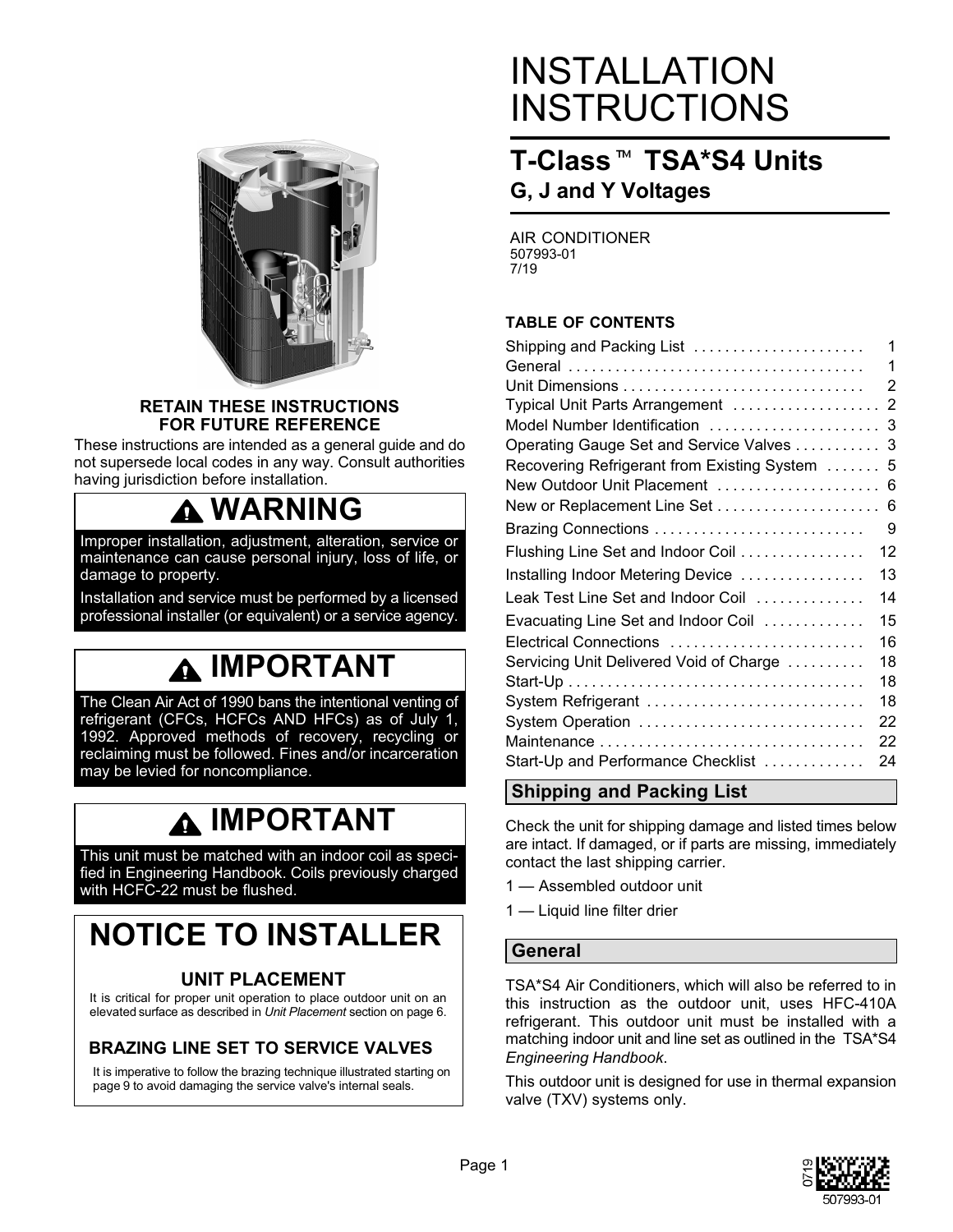#### <span id="page-1-0"></span>**Unit Dimensions - inches (mm)**



| <b>Model Number</b> | А            |              |
|---------------------|--------------|--------------|
| <b>TSA036S4N4</b>   | 24-1/4 (616) | 29-1/4 (743) |
| <b>TSA042S4N4</b>   | 28-1/4 (724) | 29-1/4 (743) |
| TSA048S4N4          | 28-1/4 (724) | 37-1/4 (925) |
| <b>TSA060S4N4</b>   | 28-1/4 (724) | 33-1/4 (845) |



**Figure 1. Typical Unit Parts Arrangement**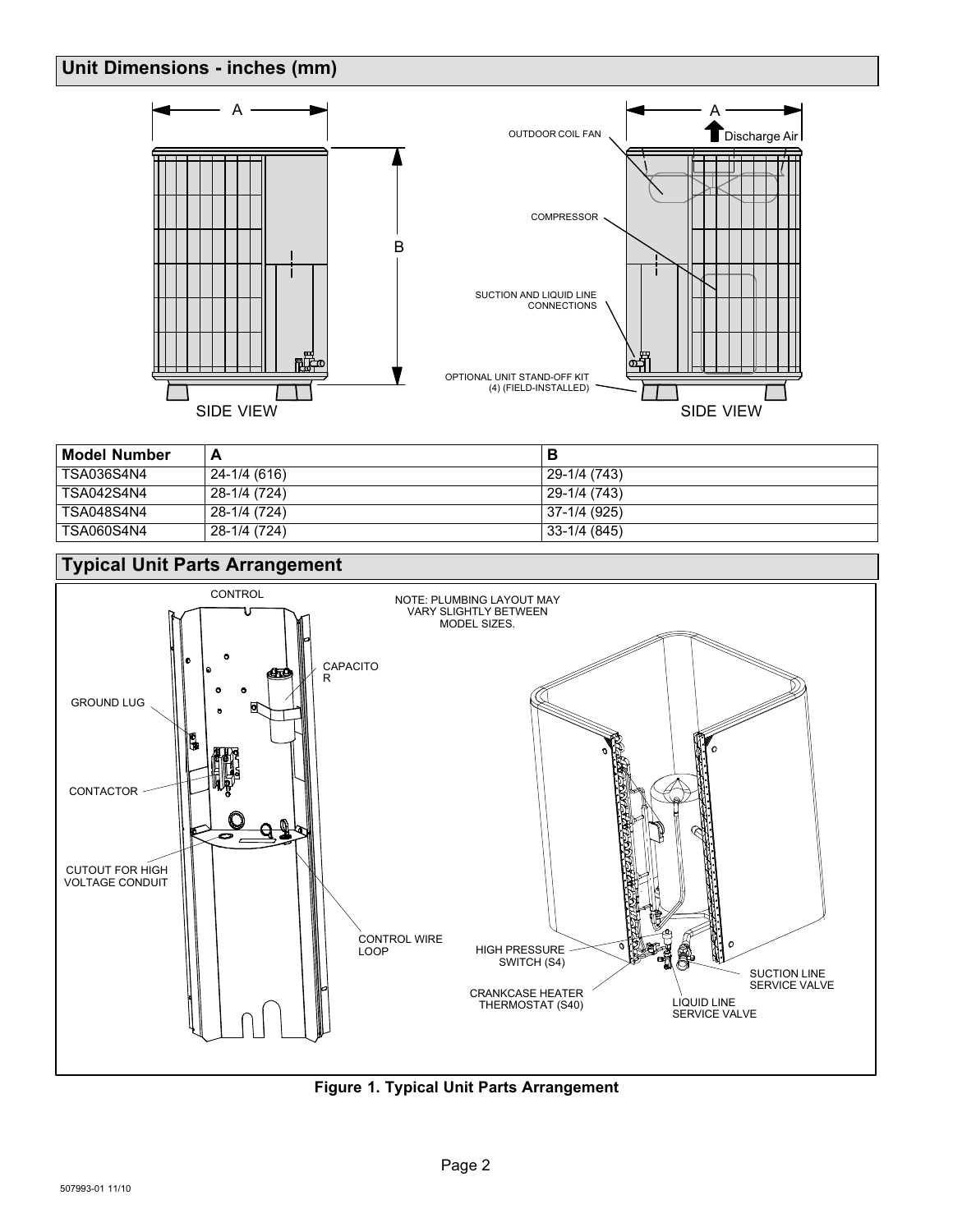#### <span id="page-2-0"></span>**Model Number Identification**



When servicing or repairing HVAC components, ensure caps and fasteners are appropriately tightened. Table 1 lists torque values for typical service and repair items.

**Table 1. Torque Requirements**

| <b>Parts</b>        | <b>Recommended Torque</b> |              |  |  |  |  |
|---------------------|---------------------------|--------------|--|--|--|--|
| Service valve cap   | $8$ ft.- $lb$ .           | <b>11 NM</b> |  |  |  |  |
| Sheet metal screws  | 16 in $-$ lb.             | 2 NM         |  |  |  |  |
| Machine screws #10  | 28 in - lb.               | 3 NM         |  |  |  |  |
| Compressor bolts    | 90 in .- lb.              | <b>10 NM</b> |  |  |  |  |
| Gauge port seal cap | $8$ ft. - lb.             | <b>11 NM</b> |  |  |  |  |

#### **USING MANIFOLD GAUGE SETS**

When checking the system charge, use a manifold gauge set that features low-loss anti-blow back fittings. See figure [17](#page-17-0) for a typical manifold gauge connection setup.

Manifold gauge sets used with HFC-410A refrigerant systems must be capable of handling the higher system operating pressures. The gauges should be rated for use with pressures of 0 - 800 on the high side and a low side of 30" vacuum to 250 psi with dampened speed to 500 psi. Gauge hoses must be rated for use at up to 800 psi of pressure with a 4000 psi burst rating.

#### **OPERATING SERVICE VALVES**

The liquid and suction line service valves are typically used for removing refrigerant, flushing, leak testing, evacuating, checking charge and charging.

Each valve is equipped with a service port which has a factory-installed valve stem. Figure [2](#page-3-0) provides information on how to access and operating both angle and ball service valves.

# **CAUTION**

Physical contact with metal edges and corners while applying excessive force or rapid motion can result in personal injury. Be aware of, and use caution when working near these areas during installation or while servicing this equipment.

#### **Operating Gauge Set and Service Valves**

These instructions are intended as a general guide and do not supersede local codes in any way. Consult authorities who have jurisdiction before installation.

#### **TORQUE REQUIREMENTS**

When servicing or repairing heating, ventilating, and air conditioning components, ensure the fasteners are appropriately tightened. Table 1 lists torque values for fasteners.

### **IMPORTANT**

Only use Allen wrenches of sufficient hardness (50Rc - Rockwell Harness Scale minimum). Fully insert the wrench into the valve stem recess.

Service valve stems are factory-torqued (from 9 ft-lbs for small valves, to 25 ft-lbs for large valves) to prevent refrigerant loss during shipping and handling. Using an Allen wrench rated at less than 50Rc risks rounding or breaking off the wrench, or stripping the valve stem recess.

### **IMPORTANT**

To prevent stripping of the various caps used, the appropriately sized wrench should be used and fitted snugly over the cap before tightening.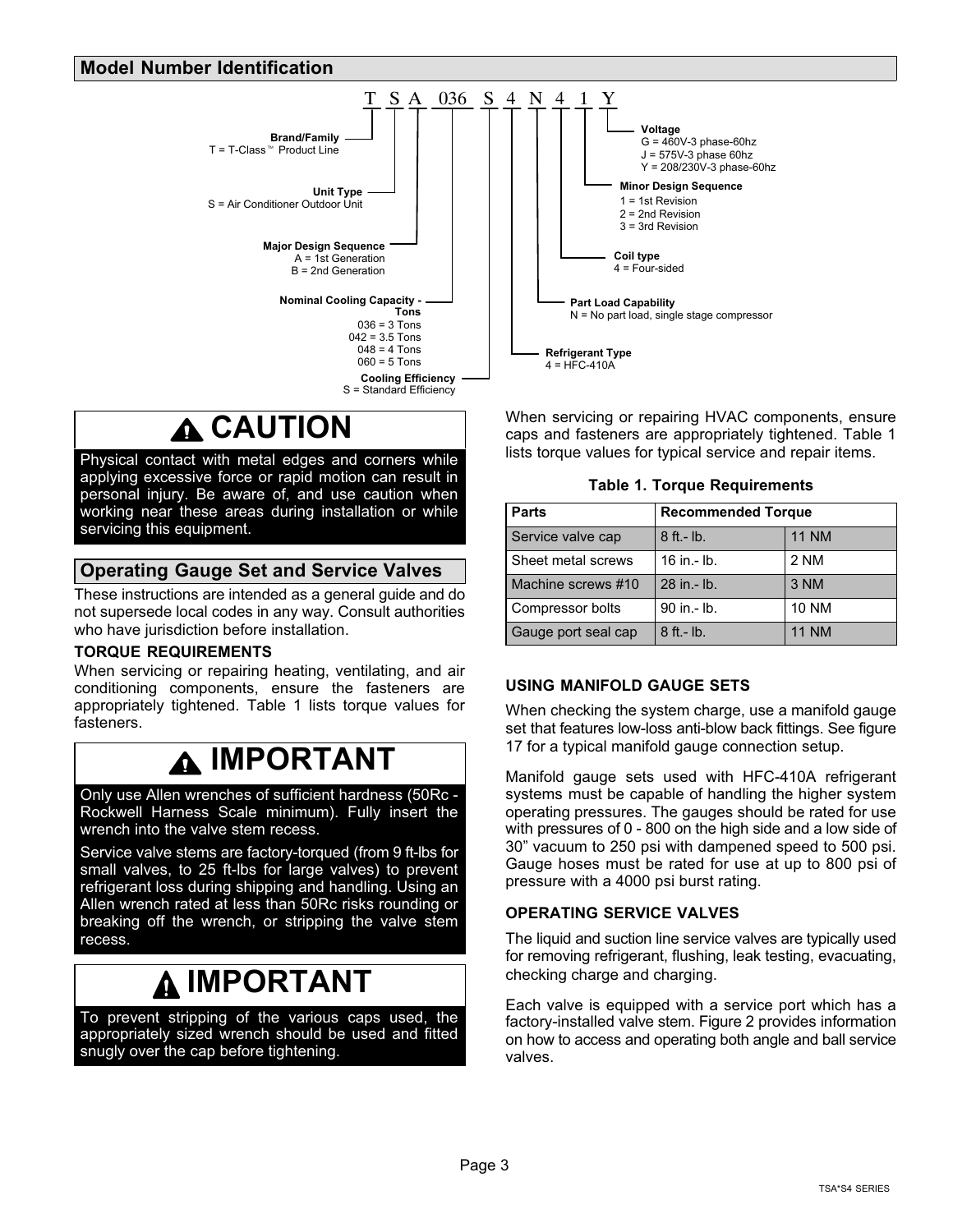<span id="page-3-0"></span>

NOTE — A label with specific torque requirements may be affixed to the stem cap. If the label is present, use the specified torque.

**Figure 2. Angle and Ball Service Valves**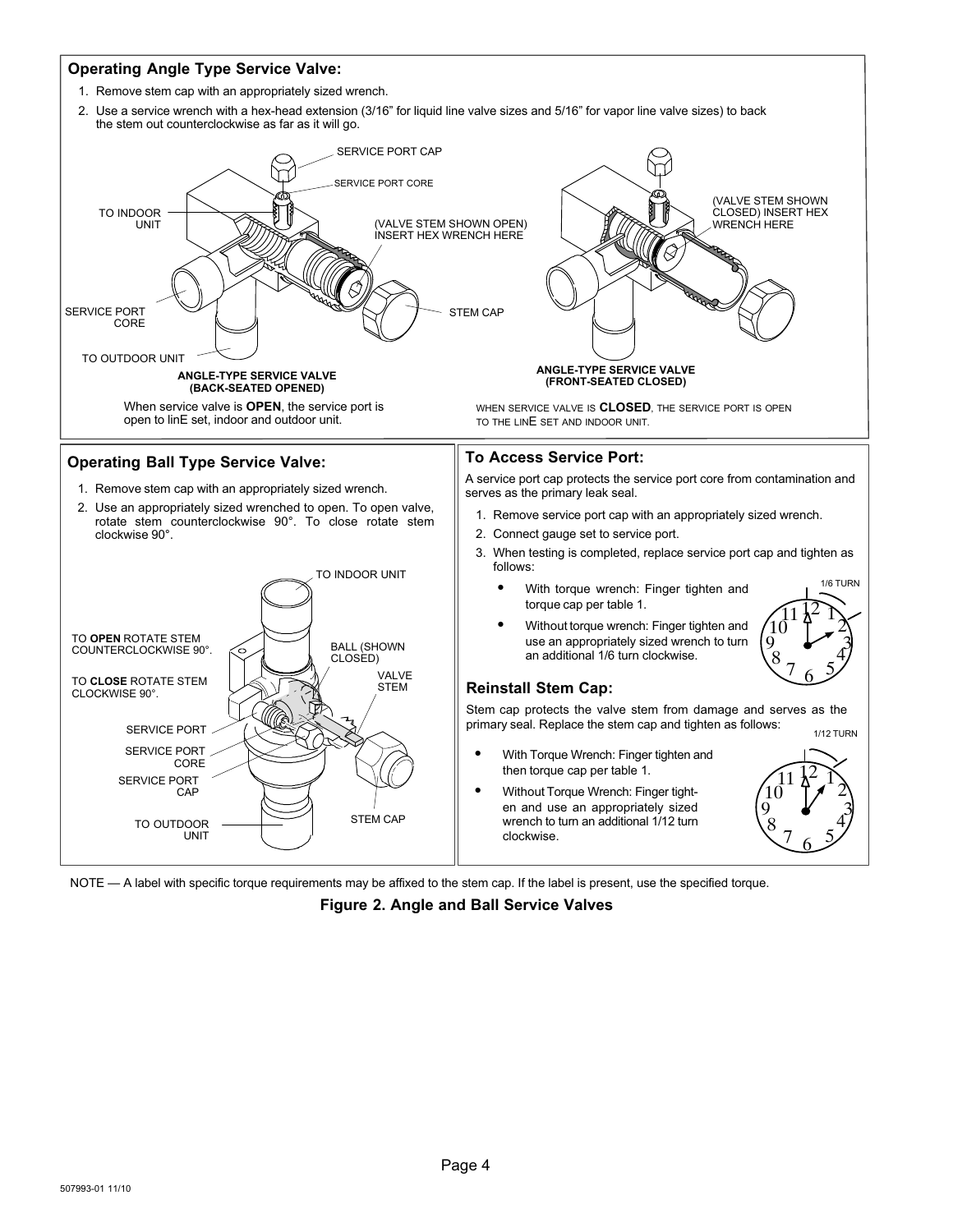<span id="page-4-0"></span>

#### **METHOD 1:**

Us this method if the existing outdoor unit is not equipped with shut-off valves, or if the unit is not operational and you plan to use the existing to flush the system.

Remove all refrigerant from the existing system. Check gauges after shutdown to confirm that the entire system is completely void of refrigerant.

#### **METHOD 2:**

Use this method if the existing outdoor unit is equipped with manual shut-off valves, and you plan to use new refrigerant to flush the system.

The following devices could prevent <u>full system charge recovery into the outdoor unit</u>:

- Outdoor unit's high or low-pressure switches (if applicable) when tripped can cycle the compressor **OFF**.
- Compressor can stop pumping due to tripped internal pressure relief valve.
- Compressor has internal vacuum protection that is designed to unload the scrolls (compressor stops pumping) when the pressure ratio meets a certain value or when the suction pressure is as high as 20 psig. (Compressor suction pressures should never be allowed to go into a vacuum. Prolonged operation at low suction pressures will result in overheating of the scrolls and permanent damage to the scroll tips, drive bearings and internal seals.)

Once the compressor can not pump down to a lower pressure due to one of the above system conditions, shut off the vapor valve. Turn OFF the main power to unit and use a recovery machine to recover any refrigerant left in the indoor coil and line set.

Perform the following task:

- **A** Start the existing system in the cooling mode and close the liquid line valve.
- **B** Use the compressor to pump as much of the existing HCFC-22 refrigerant into the outdoor unit until the outdoor system is full. Turn the outdoor unit main power OFF and use a recovery machine to remove the remaining refrigerant from the system.

*NOTE — It may be necessary to bypass the low pressure switches (if equipped) to ensure complete refrigerant evacuation.*

- **C** When the low side system pressures reach 0 psig, close the vapor line valve.
- **D** Check gauges after shutdown to confirm that the valves are not allowing refrigerant to flow back into the low side of the system.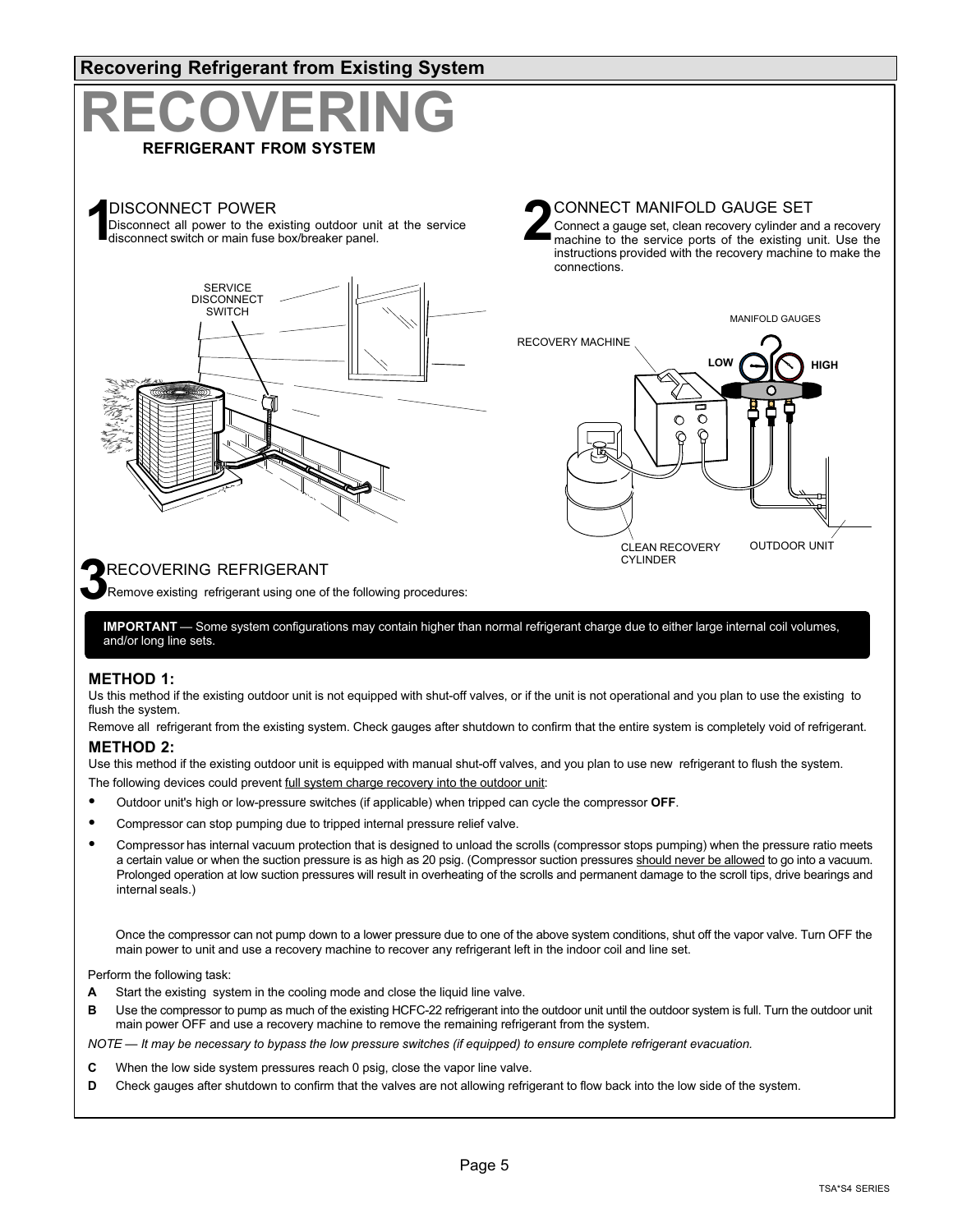<span id="page-5-0"></span>



#### **New Outdoor Unit Placement**

See *Unit Dimensions* on page [2](#page-1-0) for sizing mounting slab, platforms or supports. Refer to figure 3 for mandatory installation clearance requirements.

#### **POSITIONING CONSIDERATIONS**

### **A** CAUTION

In order to avoid injury, take proper precaution when lifting heavy objects.

Consider the following when positioning the unit:

- Some localities are adopting sound ordinances based on the unit's sound level registered from the adjacent property, not from the installation property. Install the unit as far as possible from the property line.
- When possible, do not install the unit directly outside a window. Glass has a very high level of sound transmission. For proper placement of unit in relation to a window see the provided illustration in figure 4.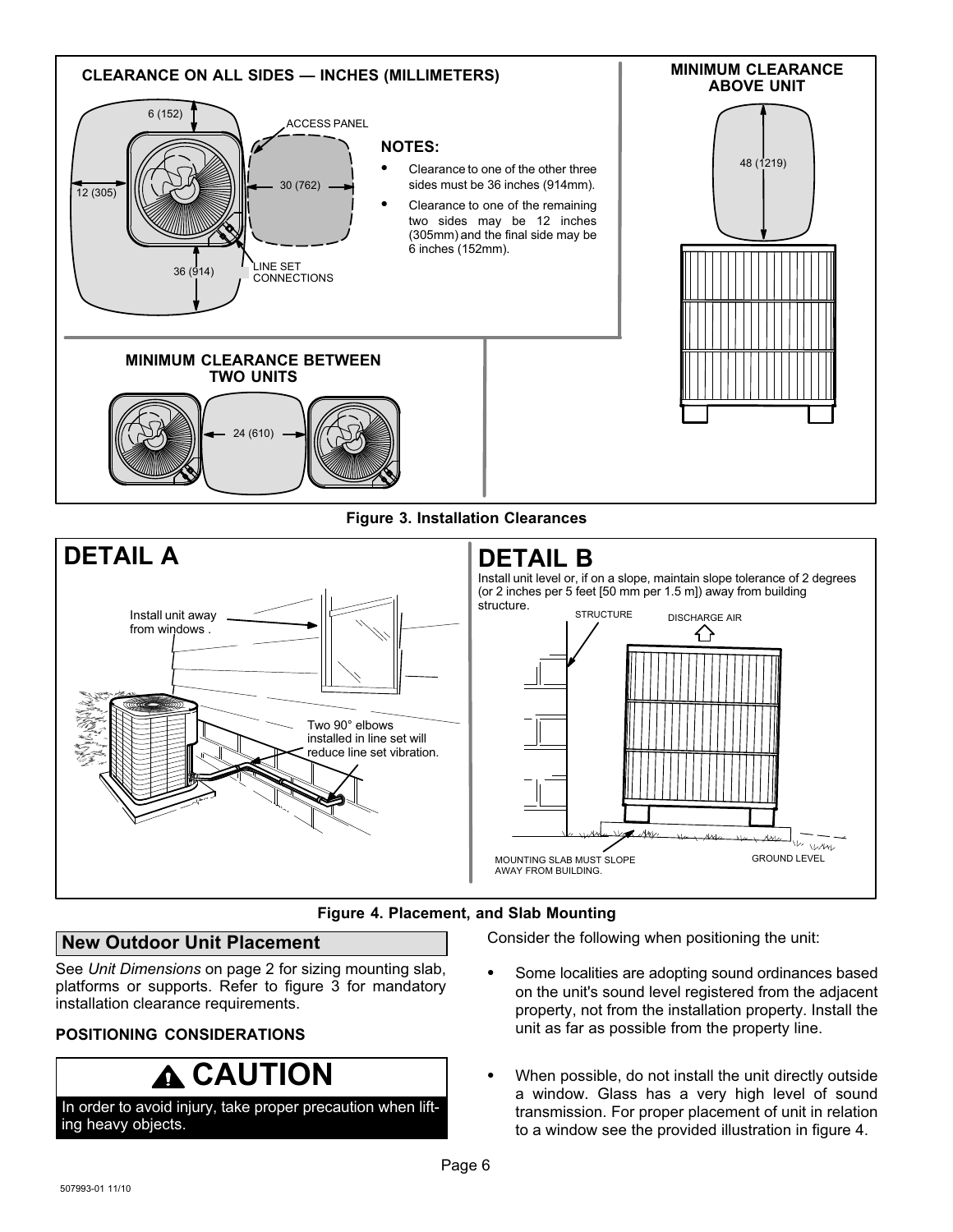#### **PLACING OUTDOOR UNIT ON SLAB**

When installing a unit at grade level, the top of the slab should be high enough above the grade so that water from higher ground would not collect around the unit as illustrated in figure [4](#page-5-0).

Slab may be level or have a slope tolerance away from the building of not more than two degrees, or 2 inches per 5 feet (51 mm per 1524 mm) as illustrated in figure [4.](#page-5-0)

#### **INSTALLING OUTDOOR UNIT ON ROOF**

Install the unit at a minimum of 4 inches (102 mm) above the surface of the roof. Ensure the weight of the unit is properly distributed over roof joists and rafters. Redwood or steel supports are recommended.

#### **New or Replacement Line Set**

This section provides information on installation or replacement of existing line set. If line set is not being installed or replace then proceed to *Brazing Connections* on page [9](#page-8-0).

If refrigerant lines are routed through a wall, seal and isolate the opening so vibration is not transmitted to the building. Pay close attention to line set isolation during installation of any HVAC system. When properly isolated from building structures (walls, ceilings. floors), the refrigerant lines will not create unnecessary vibration and subsequent sounds.

Also, consider the following when placing and installing a high-efficiency air conditioner:

#### **REFRIGERANT LINE SET**

Field refrigerant line set consists of liquid and suction lines from the outdoor unit to the indoor unit coil. Use Lennox L15 (braze, non-flare) series line set, or field-fabricated refrigerant lines that meet the specifications listed below.

*NOTE - When installing refrigerant lines longer than 50 feet, contact Lennox Technical Support Product Applications for assistance or Lennox piping manual. To obtain the correct information from Lennox, be sure to communicate the following points:*

- Model (TSA\*S4) and size of unit (e.g. -060).
- Line set diameters for the unit being installed as listed in table 2 and total length of installation.
- Number of elbows and if there is a rise or drop of the piping.

### **IMPORTANT**

Mineral oils are not compatible with HFC-410A. If oil must be added, it must be a Polyol ester oil.

The compressor is charged with sufficient Polyol ester oil for line set lengths up to 50 feet. Recommend adding oil to system based on the amount of refrigerant charge in the system. No need to add oil in system with 20 pounds of refrigerant or less. For systems over 20 pounds - add one ounce of every five pounds of refrigerant.

Recommended topping-off POE oils are Mobil EAL ARCTIC 22 CC or ICI EMKARATE™ RL32CF.

#### **MATCHING WITH NEW OR EXISTING INDOOR COIL AND LINE SET**

The RFC1-metering line consisted of a small bore copper line that ran from condenser to evaporator coil. Refrigerant was metered into the evaporator by utilizing temperature/pressure evaporation effects on refrigerant in the small RFC line. The length and bore of the RFC line corresponded to the size of cooling unit.

If the TSA\*S4 is being used with either a new or existing indoor coil which is equipped with a liquid line which served as a metering device (RFCI), the liquid line must be replaced prior to the installation of the TSA\*S4 unit. Typically a liquid line used to meter flow is 1/4" in diameter and copper.

#### **LIQUID LINE FILTER DRIER INSTALLATION**

The filter drier (one is shipped with each TSA\*S4 unit) must be field installed in the liquid line between the outdoor unit's liquid line service valve and the indoor coil's metering device TXV as illustrated in figure 5. This filter drier must be installed to ensure a clean, moisture-free system. Failure to install the filter drier will void the warranty. A replacement filter drier is available from Lennox. See *Brazing Connections* on page [9](#page-8-0) for special procedures on brazing filter drier connections to the liquid line.



| Figure 5. Typical Liquid Line Filter Drier Installation |  |  |  |
|---------------------------------------------------------|--|--|--|
|---------------------------------------------------------|--|--|--|

**Table 2. Refrigerant Line Set**

| l Model Num-<br>ber | <b>Field Connections</b>     |                             | <b>Recommended Line Set</b>               |                             |                                         |  |  |
|---------------------|------------------------------|-----------------------------|-------------------------------------------|-----------------------------|-----------------------------------------|--|--|
|                     | <b>Liquid Line</b>           | <b>Suction Line</b>         | <b>Liquid Line</b><br><b>Suction Line</b> |                             | L15 — Line Sets                         |  |  |
| TSA036S4N4          |                              |                             |                                           |                             |                                         |  |  |
|                     | TSA042S4N4 3/8 in. (10 mm)   | 7/8 in. (22 mm)             | 3/8 in. (10 mm)                           | 7/8 in. (22 mm)             | L15-65 - 15 ft. - 50 ft. (4.6 m - 15 m) |  |  |
| <b>TSA048S4N4</b>   |                              |                             |                                           |                             |                                         |  |  |
|                     | TSA060S4N4   3/8 in. (10 mm) | 1-1/8 in. $(29 \text{ mm})$ | 3/8 in. (10 mm)                           | 1-1/8 in. $(29 \text{ mm})$ | <b>Field Fabricated</b>                 |  |  |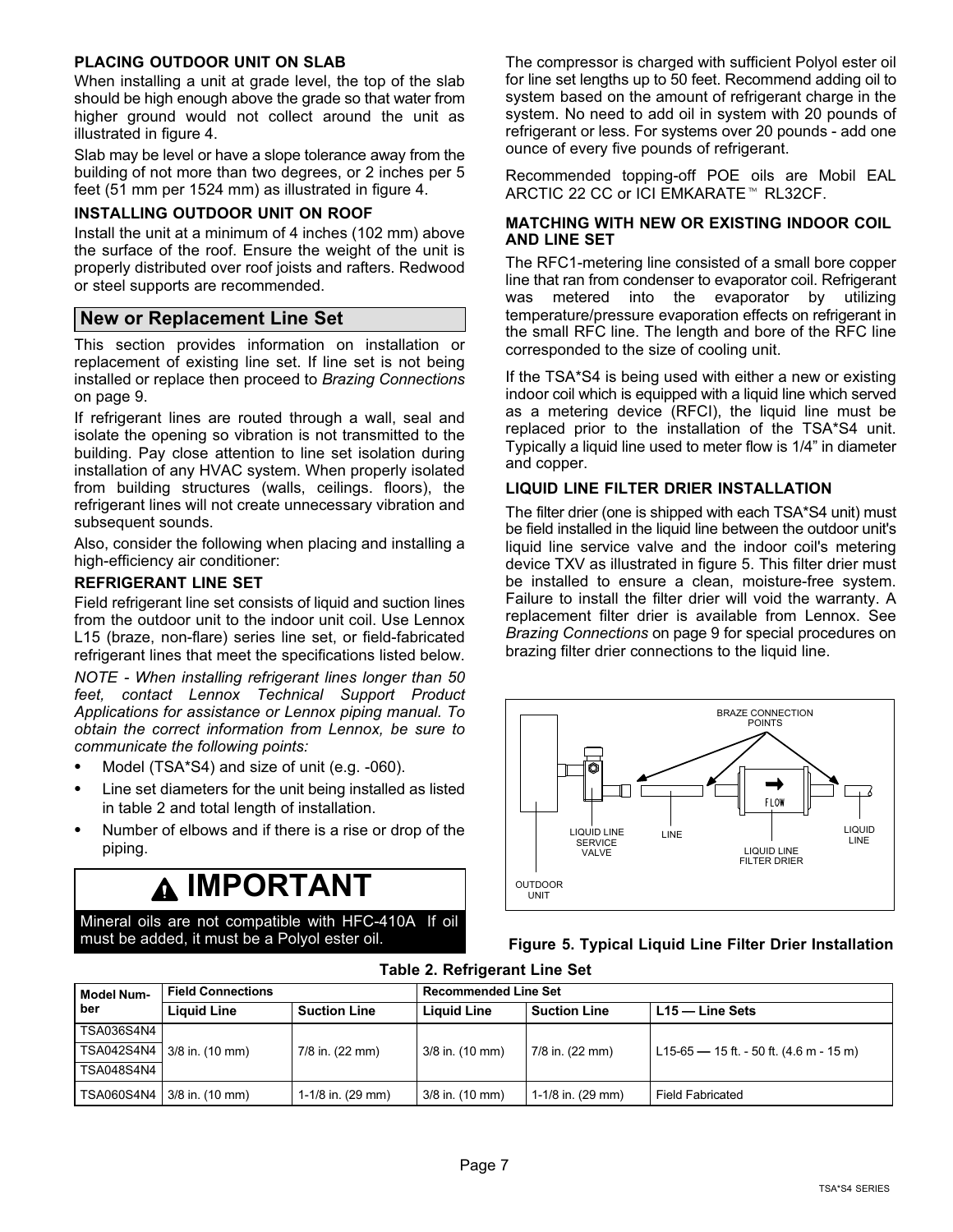# **LINE SET**

**IMPORTANT —** Refrigerant lines must not contact structure.

#### **INSTALLATION**

**Line Set Isolation** — The following illustrations are examples of proper refrigerant line set isolation:



#### **REFRIGERANT LINE SET — INSTALLING VERTICAL RUNS (NEW CONSTRUCTION SHOWN)**

*NOTE — Insulate liquid line when it is routed through areas where the surrounding ambient temperature could become higher than the temperature of the liquid line or when pressure drop is equal to or greater than 20 psig.*



remove line set caps or service valve stub caps until you are ready to

**Figure 6. Line Set Installation**

make connections.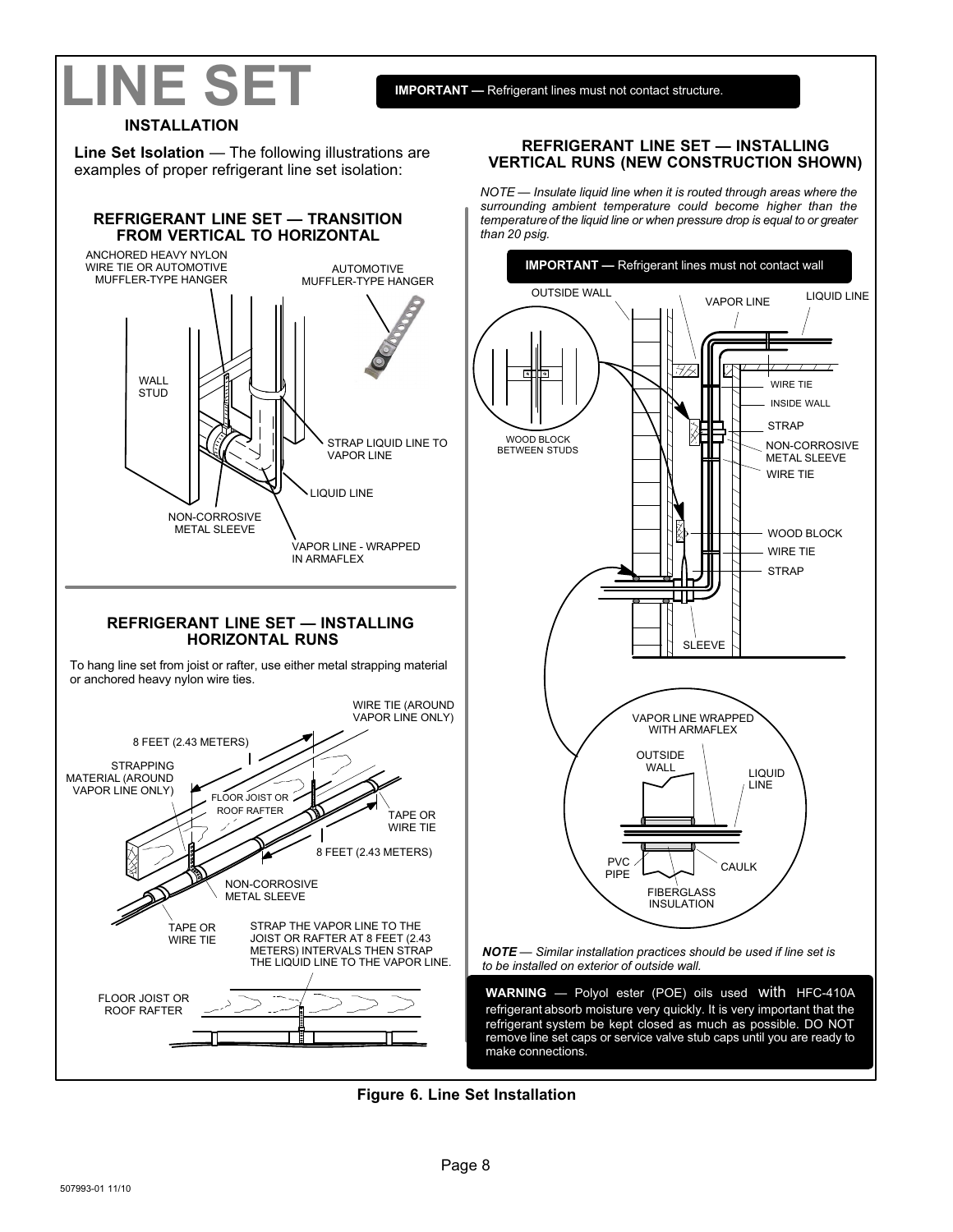#### <span id="page-8-0"></span>**Brazing Connections**

Use the procedures outline in figures [7](#page-9-0) and [8](#page-10-0) for brazing line set connections to service valves.

# **WARNING**



Danger of fire. Bleeding the refrigerant charge from only the high side may result in pressurization of the low side shell and suction tubing. Application of a brazing torch to a pressurized system may result in ignition of the refrigerant and oil mixture - Check the high and low pressures before applying heat.

# **WARNING**



When using a high pressure gas such as dry nitrogen to pressurize a refrigeration or air conditioning system, use a regulator that can control the pressure down to 1 or 2 psig (6.9 to 13.8 kPa).

# **ACAUTION**

Brazing alloys and flux contain materials which are hazardous to your health.

Avoid breathing vapors or fumes from brazing operations. Perform operations only in well-ventilated areas.

Wear gloves and protective goggles or face shield to protect against burns.

Wash hands with soap and water after handling brazing alloys and flux.

## **IMPORTANT**

Connect gauge set low pressure side to vapor line service valve and repeat procedure starting at paragraph 4 for brazing the liquid line to service port valve.

### **IMPORTANT**

Allow braze joint to cool before removing the wet rag from the service valve. Temperatures above 250ºF can damage valve seals.

### **IMPORTANT**

Use silver alloy brazing rods with 5% minimum silver alloy for copper-to-copper brazing. Use 45% minimum alloy for copper-to-brass and copper-to-steel brazing.



## **WARNING**

Fire, Explosion and Personal Safety Hazard.

Failure to follow this warning could result in damage, personal injury or death.

Never use oxygen to pressurize or purge refrigeration lines. Oxygen, when exposed to a spark or open flame, can cause fire and/or an explosion, that could result in property damage, personal injury or death.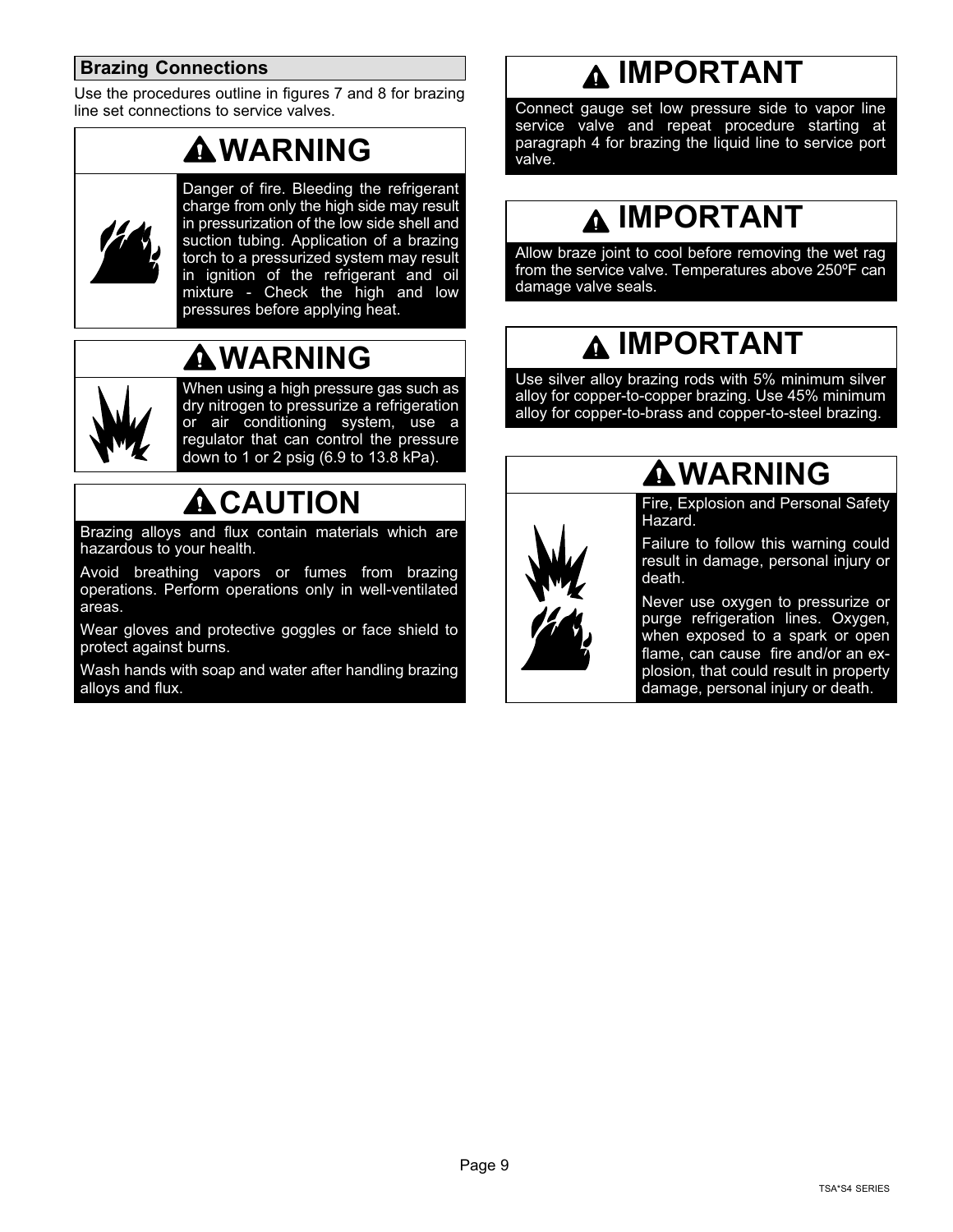<span id="page-9-0"></span>

**Figure 7. Brazing Procedures**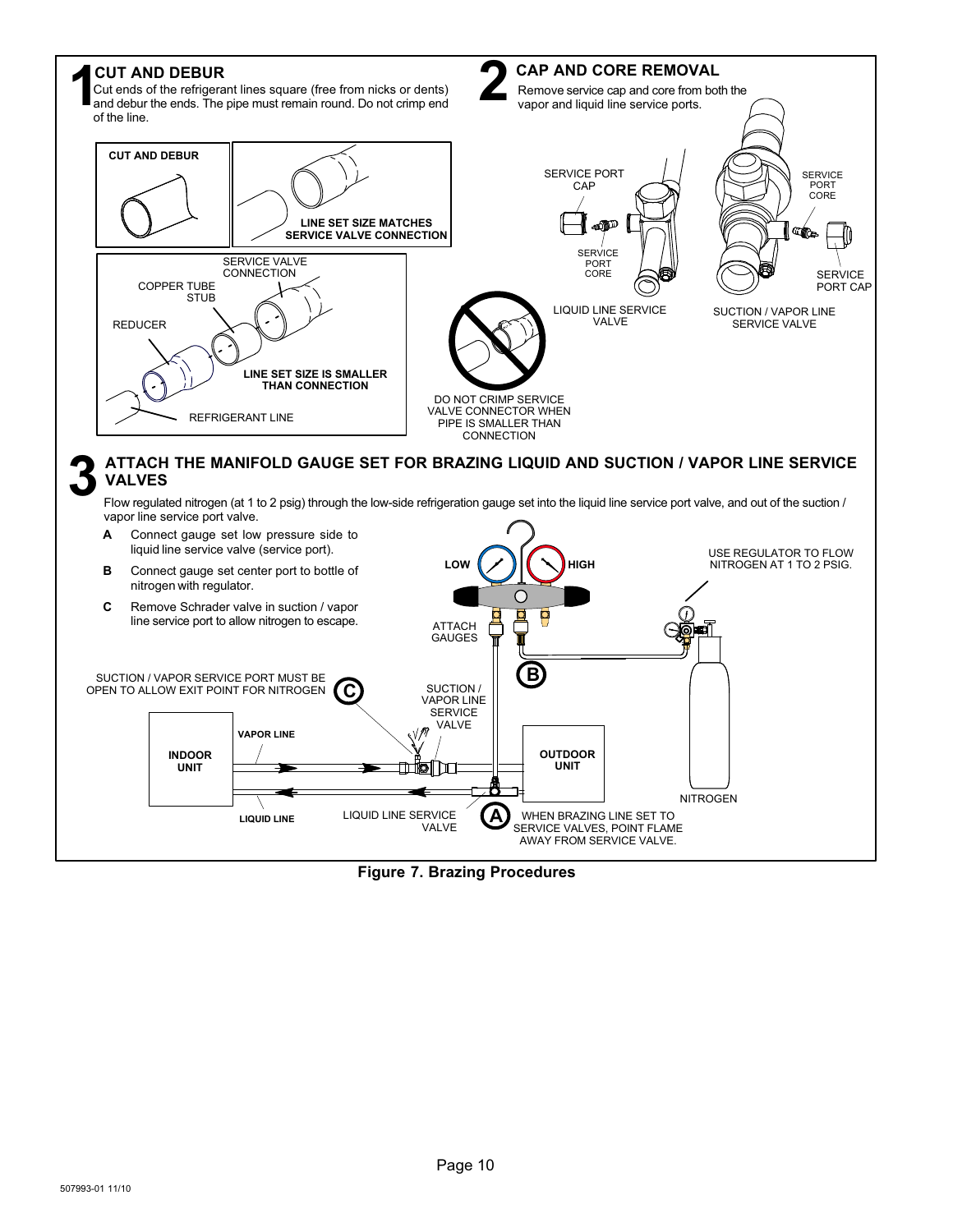#### <span id="page-10-0"></span>**WRAP SERVICE VALVES**

To help protect service valve seals during brazing, wrap a saturated cloth around service valve bodies and copper tube stub. Use another **4** saturated cloth underneath the valve body to protect the base paint.



#### **FLOW NITROGEN**

Flow regulated nitrogen (at 1 to 2 psig) through the refrigeration gauge set into the valve stem port connection on the liquid service valve and out of the suction / vapor valve and out of the suction / vapor valve stem po

### **BRAZE LINE SET 6**

Wrap both service valves with a saturated cloth as illustrated here before brazing to line set.



**Figure 8. Brazing Procedures (continued)**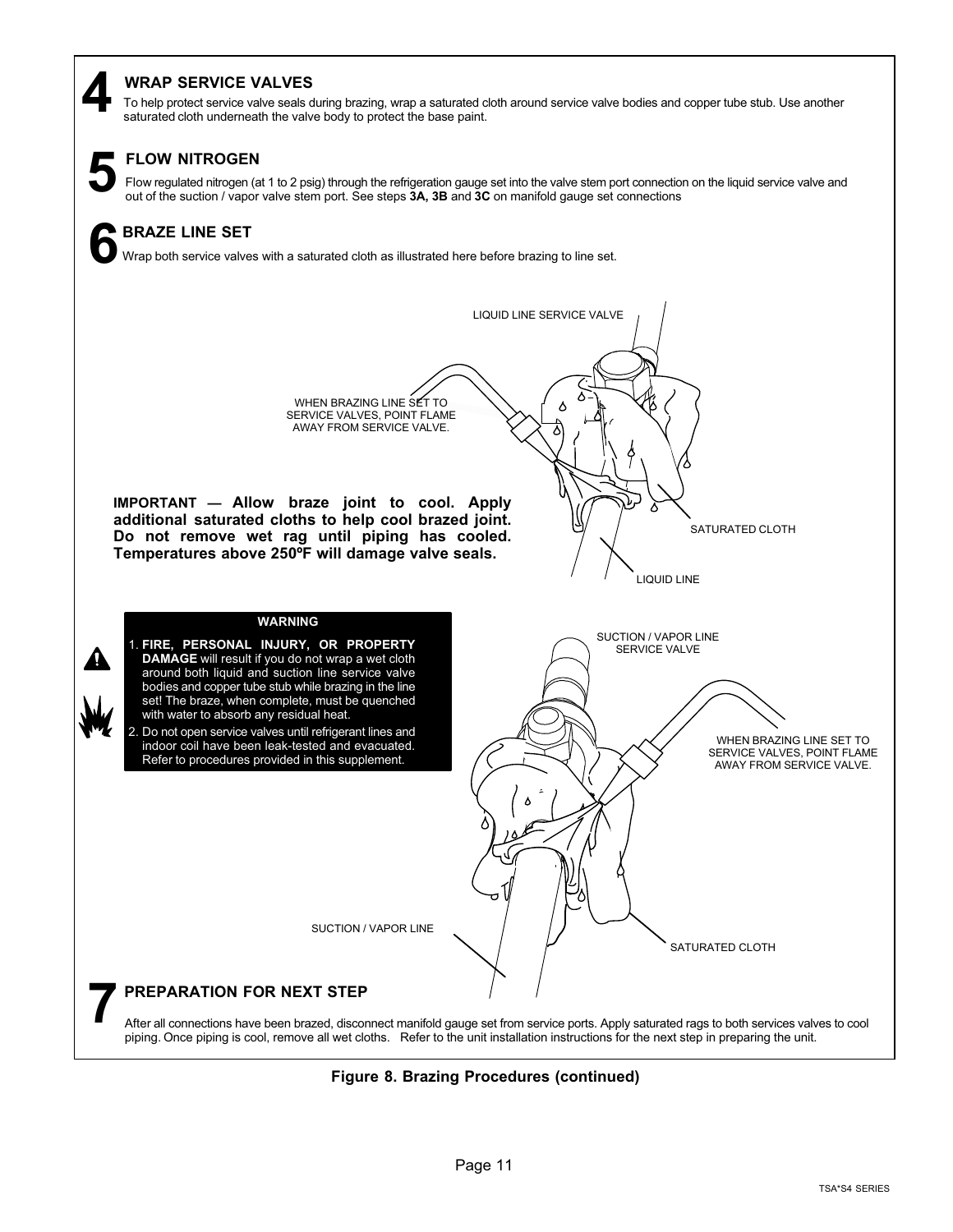#### <span id="page-11-0"></span>**Flushing Line Set and Indoor Coil**

Flushing is only required if existing indoor coil and line set are to be used. Otherwise proceed to *Installing Indoor Metering Device* on page [13](#page-12-0).



#### **Figure 9. Removing Metering Device and Flushing**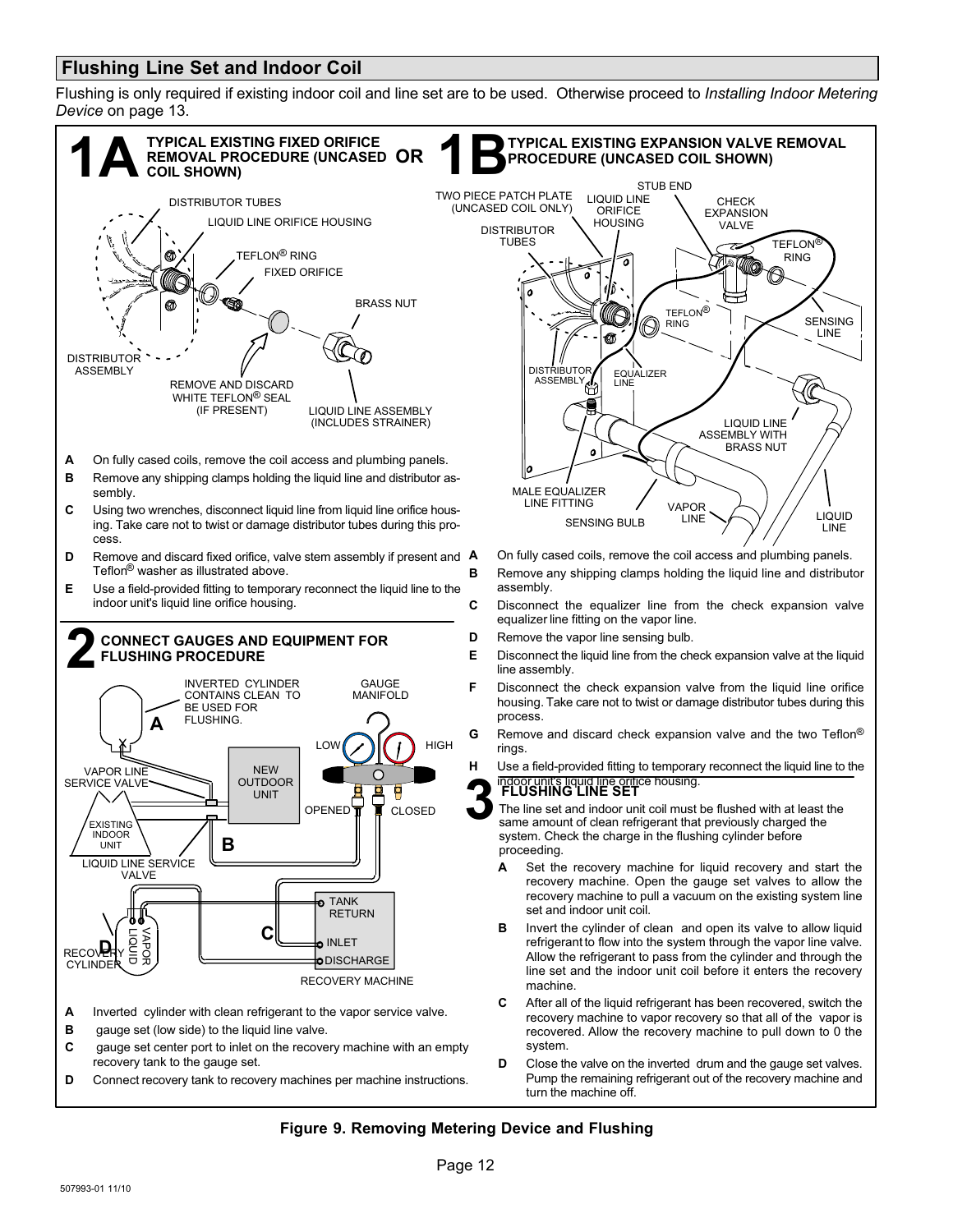#### <span id="page-12-0"></span>**Installing Indoor Metering Device**

This outdoor unit is designed for use in systems that use either an fixed orifice (RFC) (included with outdoor unit), or expansion valve metering device (purchased separately) at the indoor coil.

See the *Lennox TSA\*S4 Engineering Handbook* for approved expansion valve kit match ups. The expansion valve unit can be installed internal or external to the indoor



mounted external to the coil casing. sensing bulb installation for bulb positioning.

#### **EQUALIZER LINE INSTALLATION**

- **A** Remove and discard either the flare seal cap or flare nut with copper flare seal bonnet from the equalizer line port on the vapor line as illustrated in the figure to the right.
- **B** Remove and discard either the flare seal cap or flare nut with copper flare seal bonnet from the equalizer line port on the vapor line as illustrated in the figure to the right.



coil. In applications where an uncased coil is being installed in a field-provided plenum, install the expansion valve in a manner that will provide access for field servicing of the expansion valve. Refer to below illustration for reference during installation of expansion valve unit. .

After installation of the indoor coil metering device, proceed to *Leak Test Line Set and Indoor Coil* on page [14](#page-13-0).

- **A** Remove the field-provided fitting that temporary reconnected the liquid line to the indoor unit's distributor assembly.
- **B** Install one of the provided Teflon® rings around the stubbed end of the expansion valve and lightly lubricate the connector threads and expose surface of the Teflon® ring with refrigerant oil.



- **C** Attach the stubbed end of the expansion valve to the liquid line orifice housing. Finger tighten and use an appropriately sized wrench to turn an additional 1/2 turn clockwise as illustrated in the figure above, or 20 ft-lb.
- **D** Place the remaining Teflon<sup>®</sup> washer around the other end of the expansion valve. Lightly lubricate connector threads and expose surface of the Teflon® ring with refrigerant oil.
- **E** Attach the liquid line assembly to the expansion valve. Finger tighten and use an appropriately sized wrench to turn an additional 1/2 turn clockwise as illustrated in the figure above or 20 ft-lb.

#### **SENSING BULB INSTALLATION**

**A** Attach the vapor line sensing bulb in the proper orientation as illustrated to the right using the clamp and screws provided.

**NOTE** — Confirm proper thermal contact between vapor line and expansion bulb before insulating the sensing bulb once installed.



**B** Connect the equalizer line from the expansion valve to the equalizer vapor port on the vapor line. Finger tighten the flare nut plus 1/8 turn (7 ft-lbs) as illustrated below.



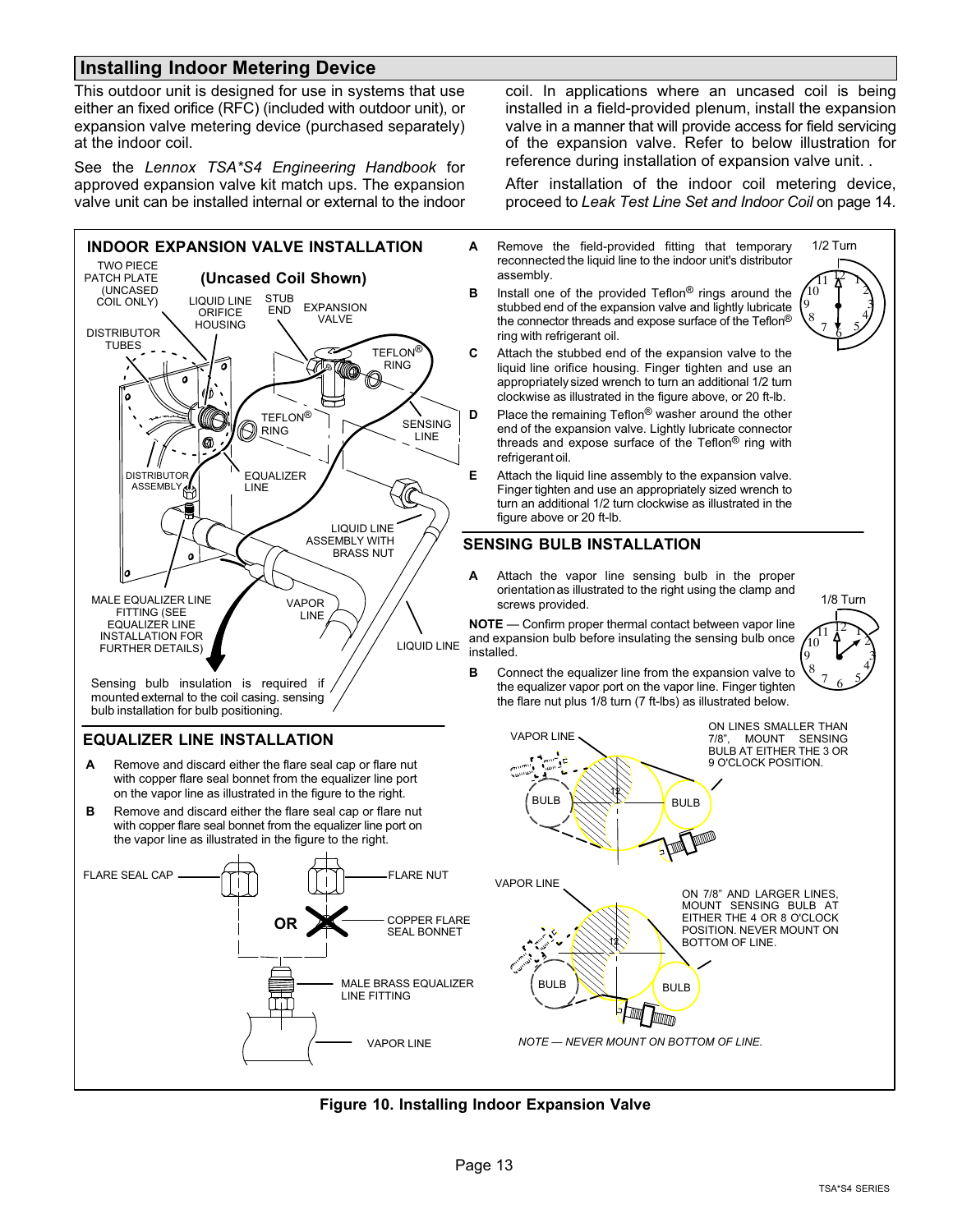## **IMPORTANT**

<span id="page-13-0"></span>The Environmental Protection Agency (EPA) prohibits the intentional venting of HFC refrigerants during maintenance, service, repair and disposal of appliance. Approved methods of recovery, recycling or reclaiming must be followed.

# **IMPORTANT**

If this unit is being matched with an approved line set or indoor unit coil which was previously charged with mineral oil, or if it is being matched with a coil which was manufactured before January of 1999, the coil and line set must be flushed prior to installation. Take care to empty all existing traps. Polyol ester (POE) oils are used in Lennox units charged with HFC-410A refrigerant. Residual mineral oil can act as an insulator, preventing proper heat transfer. It can also clog the expansion device, and reduce the system performance and capacity.

Failure to properly flush the system per the instructions below will void the warranty.

### **1 CONNECT GAUGE SET**

**A** Connect an HFC-410A manifold gauge set high pressure hose to the vapor valve service port.

**NOTE** — Normally, the high pressure hose is connected to the liquid line port. However, connecting it to the vapor port better protects the manifold gauge set from high pressure damage.

**B** With both manifold valves closed, connect the cylinder of HFC-410A refrigerant to the center port of the manifold gauge set.

NOTE — Later in the procedure, the HFC-410A container will be replaced by the nitrogen container.



HFC-410A

#### **2 TEST FOR LEAKS**

After the line set has been connected to the indoor and outdoor units, check the line set connections and indoor unit for leaks. Use the following procedure to test for leaks:

- **A** With both manifold valves closed, connect the cylinder of HFC-410A refrigerant to the center port of the manifold gauge set. Open the valve on the HFC-410A cylinder (vapor only).
- **B** Open the high pressure side of the manifold to allow HFC-410A into the line set and indoor unit. Weigh in a trace amount of HFC-410A. *[A* trace amount is a maximum of two ounces (57 g) refrigerant or three pounds (31 kPa) pressure]. Close the valve on the HFC-410A cylinder and the valve on the high pressure side of the manifold gauge set. Disconnect the HFC-410A cylinder.
- **C** Connect a cylinder of dry nitrogen with a pressure regulating valve to the center port of the manifold gauge set.
- **D** Adjust dry nitrogen pressure to 150 psig (1034 kPa). Open the valve on the high side of the manifold gauge set in order to pressurize the line set and the indoor unit.
- **E** After a few minutes, open one of the service valve ports and verify that the refrigerant added to the system earlier is measurable with a leak detector.
- **F** After leak testing disconnect gauges from service ports.

**Leak Test Line Set and Indoor Coil** 

### **IMPORTANT**

Leak detector must be capable of sensing HFC refrigerant.

After completing the leak testing the line set and indoor coil as outlined in figure 11, proceed to *Evacuating Line Set and Indoor Coil* on page [15.](#page-14-0)



When using a high pressure gas such as dry nitrogen to pressurize a refrigeration or air conditioning system, use a regulator that can control the pressure down to 1 or 2 psig (6.9 to 13.8 kPa).

# **WARNING**

Refrigerant can be harmful if it is inhaled. Refrigerant must be used and recovered responsibly.

Failure to follow this warning may result in personal injury or death.

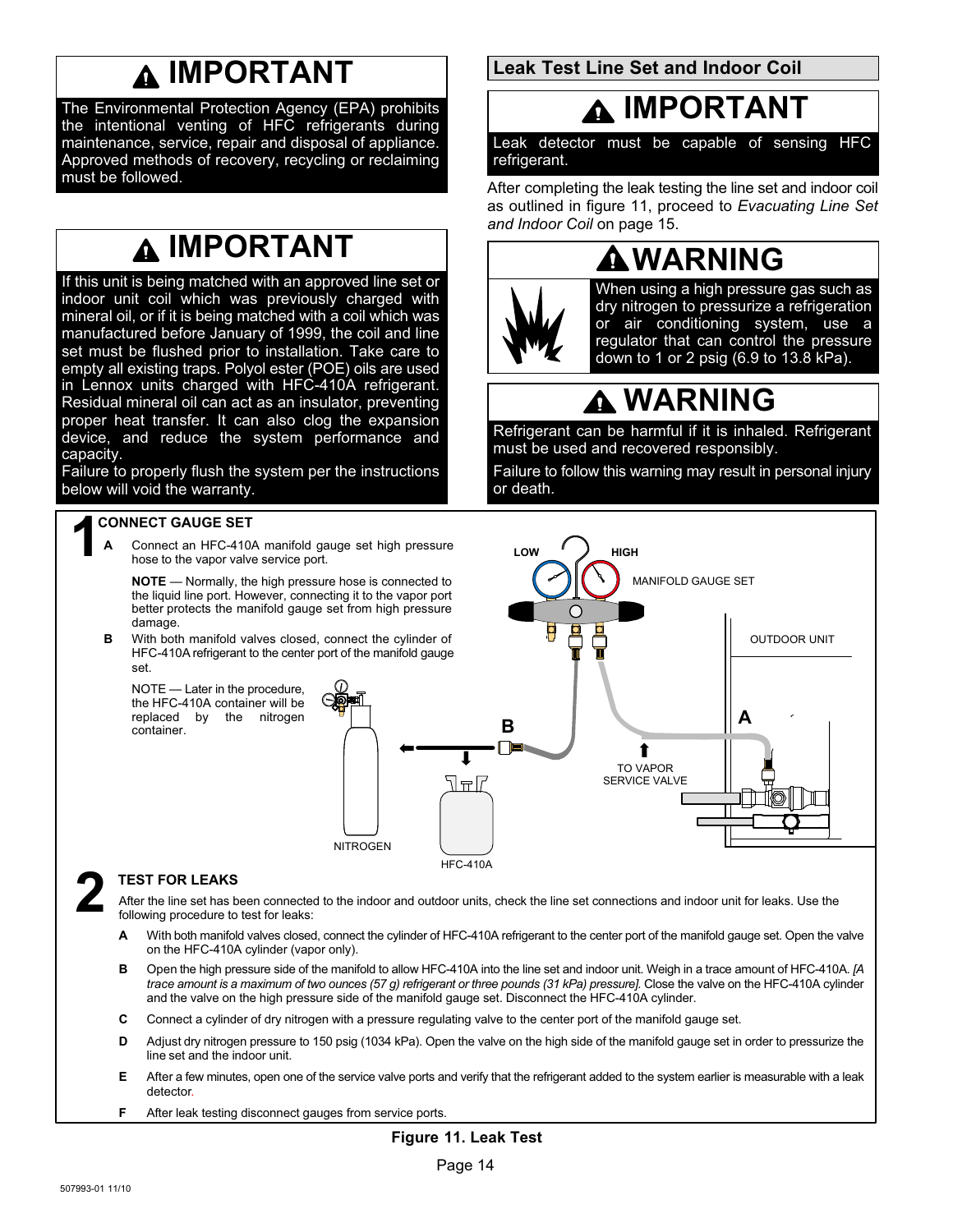#### <span id="page-14-0"></span>**Evacuating Line Set and Indoor Coil**



- **F** When the absolute pressure requirement above has been met, disconnect the manifold hose from the vacuum pump and connect it to an upright cylinder of HFC-410A refrigerant. Open the manifold gauge valve 1 to 2 psig in order to release the vacuum in the line set and indoor unit.
- **G** Perform the following:
	- Close manifold gauge valves.
	- Shut off HFC-410A cylinder.
	- Reinstall service valve cores by removing manifold hose from service valve. Quickly install cores with core tool while maintaining a positive system pressure.
	- Replace stem caps and secure finger tight, then tighten an additional one-sixth (1/6) of a turn as illustrated.



#### **Figure 12. Evacuating System**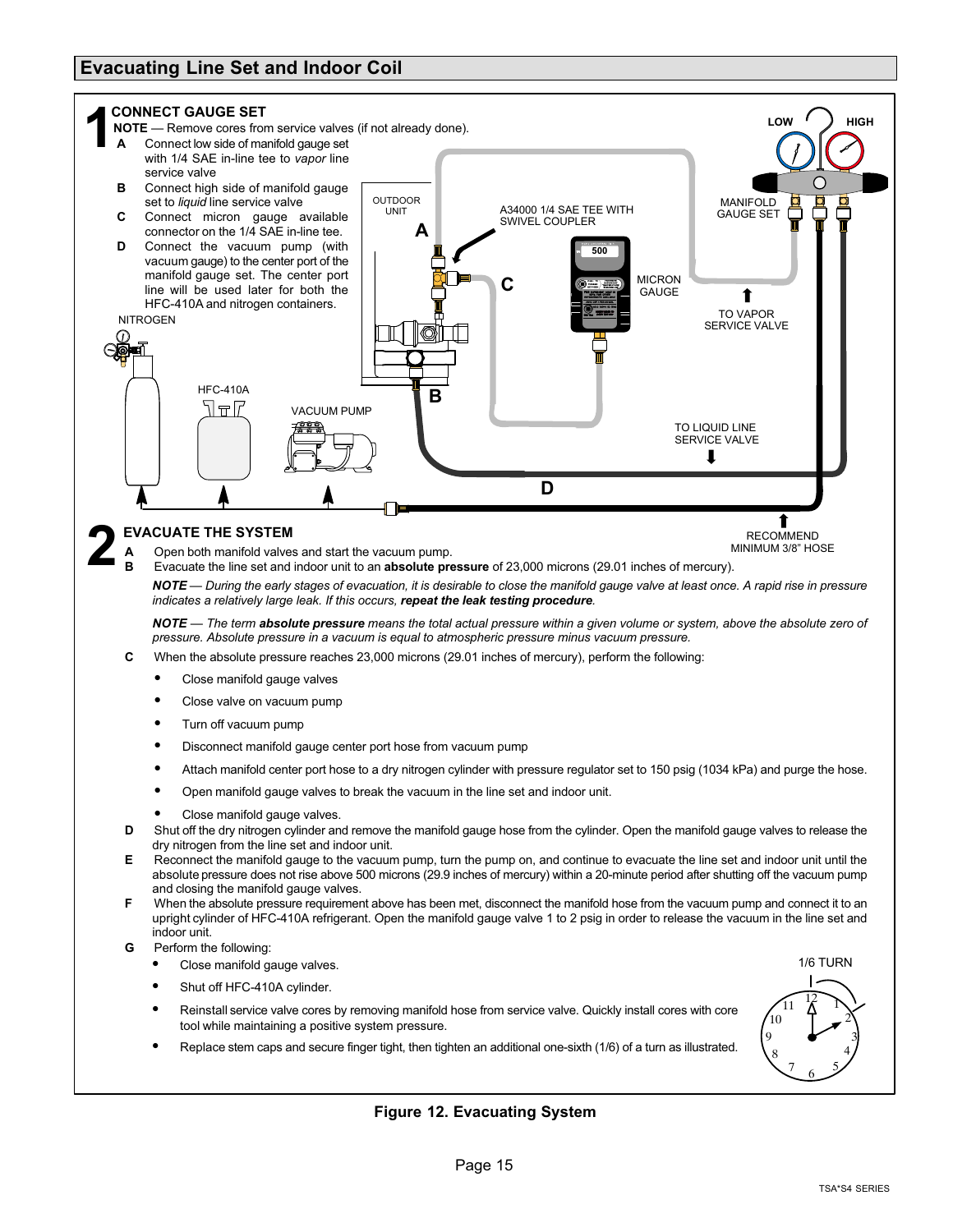#### <span id="page-15-0"></span>**Electrical Connections**

Refer to the indoor unit installation instruction for additional wiring application diagrams and refer to unit nameplate for minimum circuit ampacity and maximum overcurrent protection size. Figures 14 and [15](#page-16-0) illustrate typical outdoor unit wiring diagrams for the TSA\*S4 series heat pumps.

- In the U.S.A., wiring must conform with current local codes and the current National Electric Code (NEC).
- In Canada, wiring must conform with current local codes and the current Canadian Electrical Code (CEC).

### **WARNING**

Electric Shock Hazard. Can cause injury or death.

Line voltage is present at all components on units with single‐pole contactors, even when unit is not in operation!

Unit may have multiple power supplies. Disconnect all remote electric power supplies before opening access panel.

Unit must be grounded in accordance with national and local codes.



#### **Figure 13. Separating High/Low Voltage Field Wiring (Typical Field Wiring)**

#### **WIRING CONNECTIONS**

1. Install line voltage power supply to unit from a properly sized disconnect switch. Any excess high voltage field wiring should be trimmed or secured away from the low voltage field wiring.

- 2. Ground unit at unit disconnect switch or to an earth ground.
- 3. Connect conduit to the unit using provided conduit bushing.
- 4. Install room thermostat (ordered separately) on an inside wall approximately in the center of the conditioned area and five feet (1.5 m) from the floor. It should not be installed on an outside wall or where it can be affected by sunlight, drafts or vibrations.

*NOTE - For proper voltages, select thermostat wire gauge per the following table:*

|  |  |  | <b>Table 3. Wire Run Lengths</b> |
|--|--|--|----------------------------------|
|--|--|--|----------------------------------|

| Wire run length                       | AWG# | Insulation type             |
|---------------------------------------|------|-----------------------------|
| Less than $100$ feet $(30 \text{ m})$ | 18   | Color-coded with a minimum  |
| More than 100 feet (30 m)             | 16   | temperature rating of 35°C. |

- 5. Install low voltage wiring from outdoor to indoor unit and from thermostat to indoor unit as illustrated in figures 14 and [15](#page-16-0).
- 6. Do not bundle any excess 24VAC control wire inside control box. Run control wire through installed wire tie and tighten wire tie to provided low voltage strain relief and to maintain separation of field installed low and high voltage circuits.

*NOTE -* 24VAC, Class II circuit connections are made in the low voltage junction box

*NOTE - Units are approved for use only with copper conductors.*

*NOTE - To facilitate conduit, a hole is in the bottom of the control box. Connect conduit to the control box using a proper conduit fitting.*

*NOTE - See unit wiring diagram for power supply connections. If indoor unit is not equipped with blower relay. It must be field-provided and installed (P-8-3251 or equivalent)*



**Figure 14. Typical Field Low Voltage Wiring**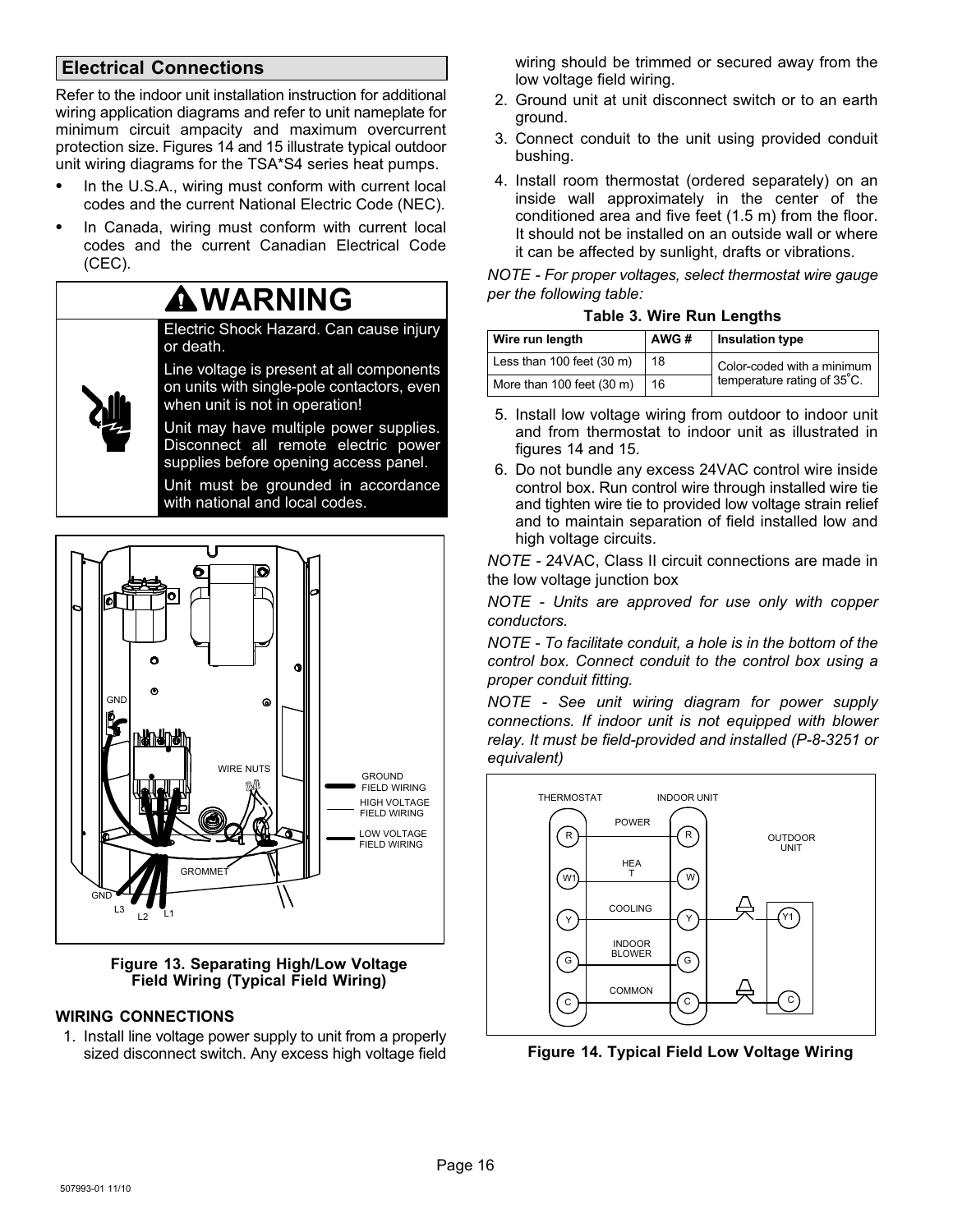<span id="page-16-0"></span>

**Figure 16. Typical Factory Wiring Diagram**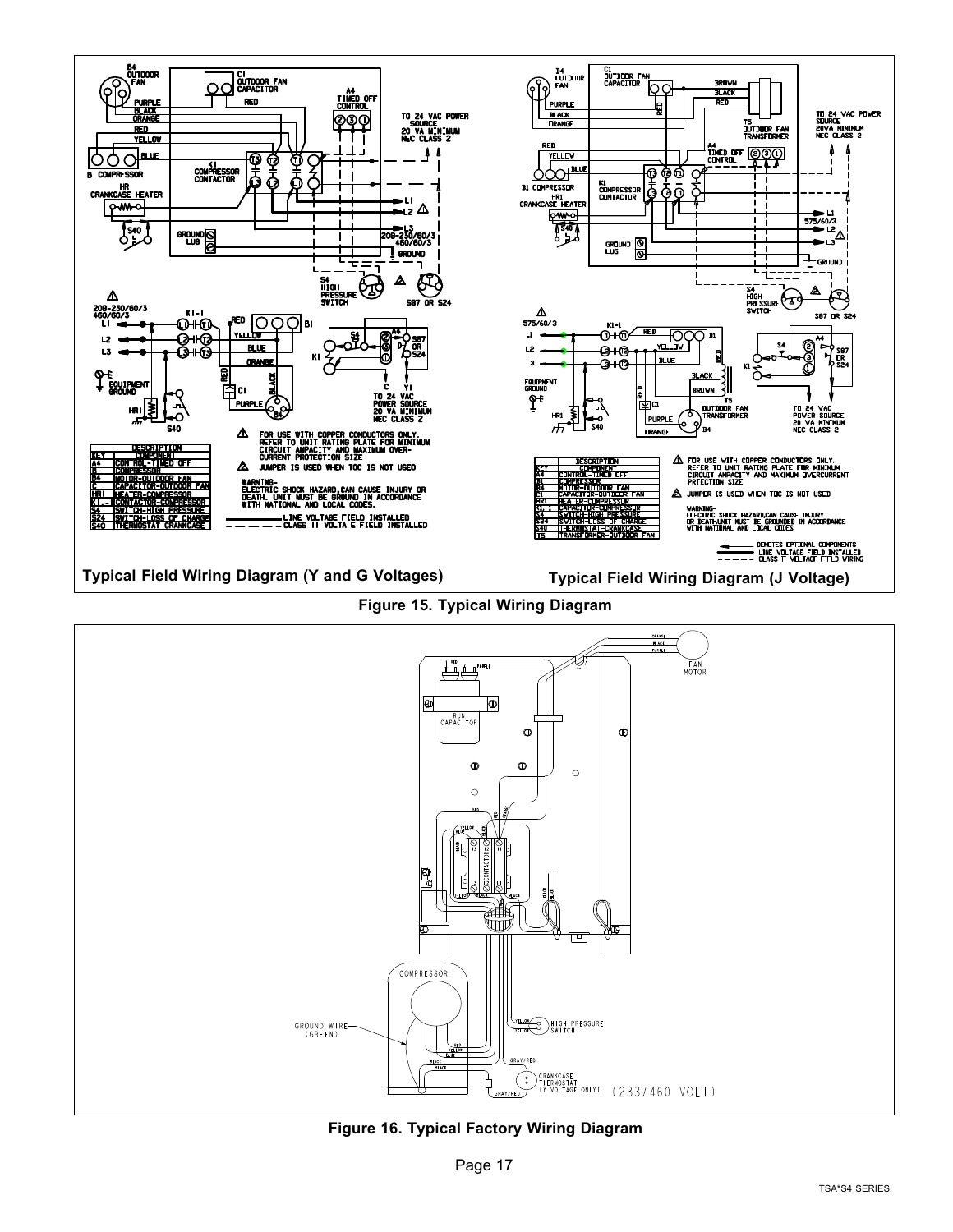#### <span id="page-17-0"></span>**Servicing Unit Delivered Void of Charge**

If the outdoor unit is void of refrigerant, clean the system using the procedure described below.

- 1. Leak check system using procedure outlined on page [14.](#page-13-0)
- 2. Evacuate the system using procedure outlined on page [15.](#page-14-0)
- 3. Use nitrogen to break the vacuum and install a new filter drier in the system.
- 4. Evacuate the system again using procedure outlined on page [15.](#page-14-0)
- 5. Weigh in refrigerant using procedure outlined in figure [20.](#page-19-0)

#### **Start-Up**

### **IMPORTANT**

Crankcase heater (if applicable) should be energized 24 hours before unit start-up to prevent compressor damage as a result of slugging.

- 1. Check that fan rotates freely.
- 2. Inspect all factory- and field-installed wiring for loose connections.
- 3. Open the liquid line and suction line service valves to release the refrigerant charge (contained in outdoor unit) into the system.
- 4. Replace the stem caps and tighten as specified in *Operating Service Valves* on page [3.](#page-2-0)
- 5. Check voltage supply at the disconnect switch. The voltage must be within the range listed on the unit's nameplate. If not, do not start the equipment until you have consulted with the power company and the voltage condition has been corrected.
- 6. Set the thermostat for a cooling demand. Turn on power to the indoor indoor unit and close the outdoor unit disconnect switch to start the unit.
- 7. Recheck voltage while the unit is running. Power must be within range shown on the nameplate.
- 8. Check system for sufficient refrigerate by using the procedures listed under *System Refrigerant*.

#### **System Refrigerant**

This section outlines procedures for:

- 1. Connecting gauge set for testing and charging;
- 2. Checking and adjusting indoor airflow;
- 3. Adding or removing refrigerant.



**Figure 17. Manifold Gauge Set Setup and Connections**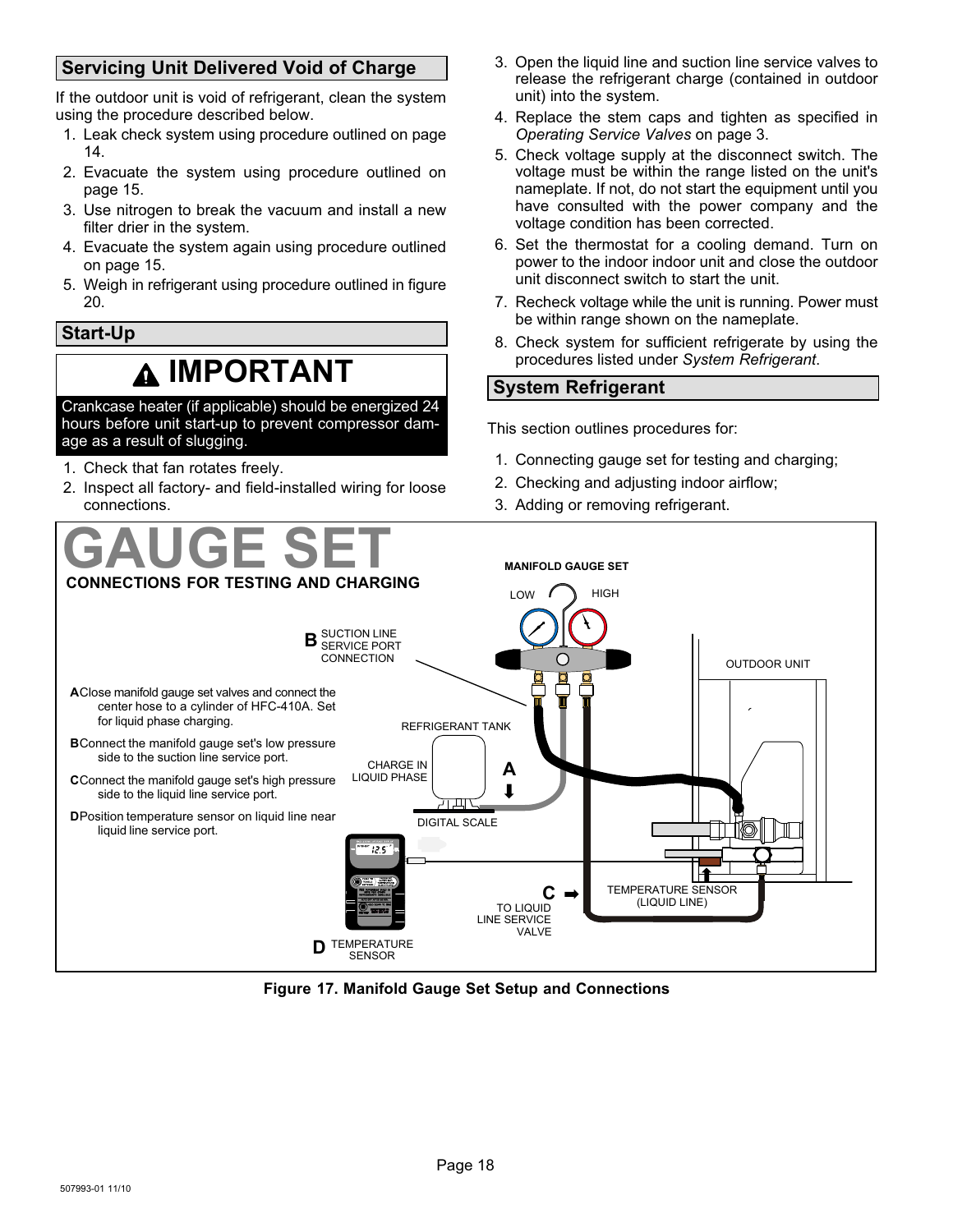#### <span id="page-18-0"></span>**CHECKING AIR FLOW AT INDOOR COIL**

Check airflow using the Delta-T (DT) process using the illustration in figure 18.



#### **Figure 18. Checking Indoor Airflow over Evaporator Coil using Delta-T Chart**

Use **WEIGH IN** method for adding initial refrigerant charge, and then use **SUBCOOLING** method for verifying refrigerant charge**.**



**Figure 19. Determining Charge Method**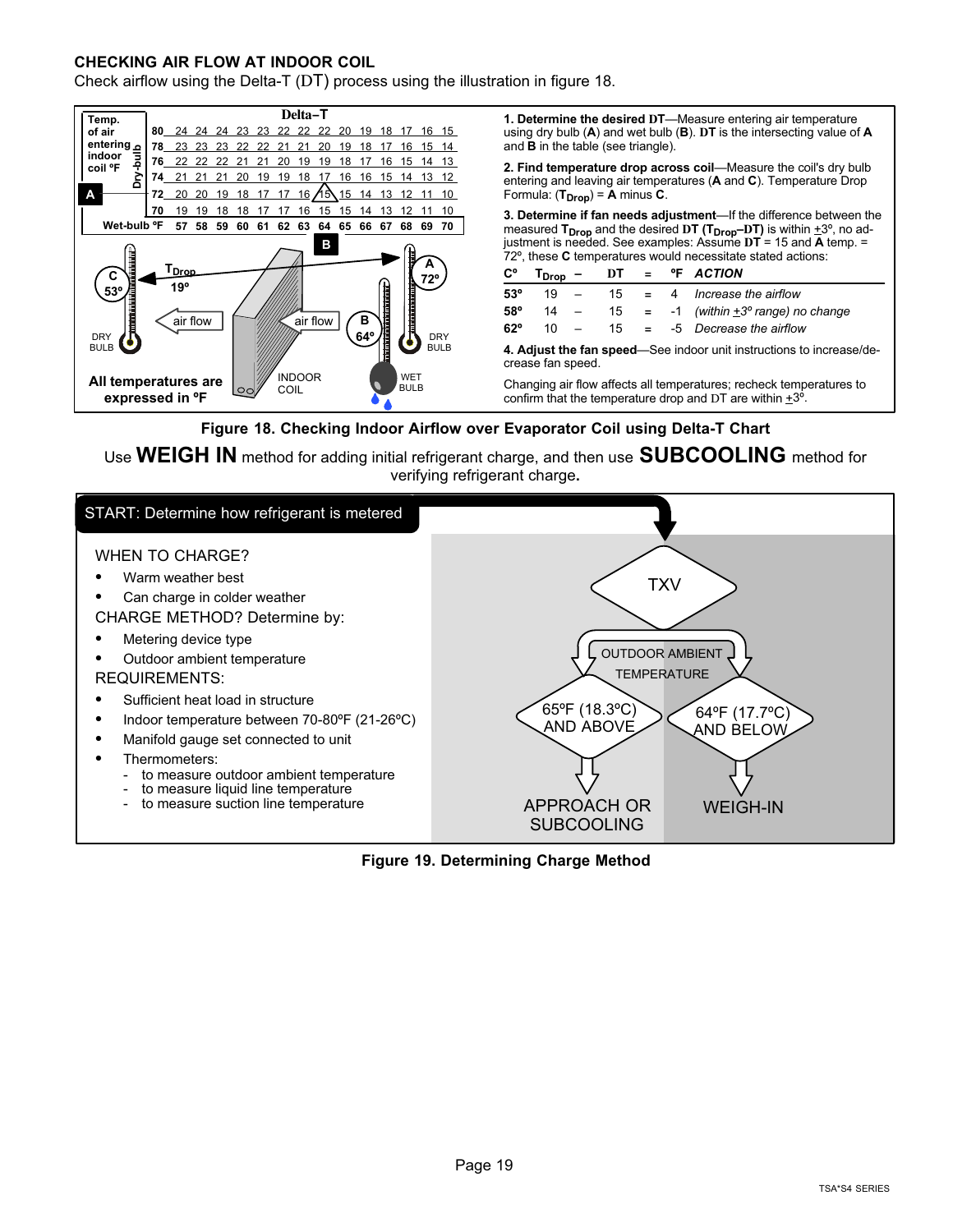<span id="page-19-0"></span>

**Figure 21. HFC-410A Subcooling TXV Charge**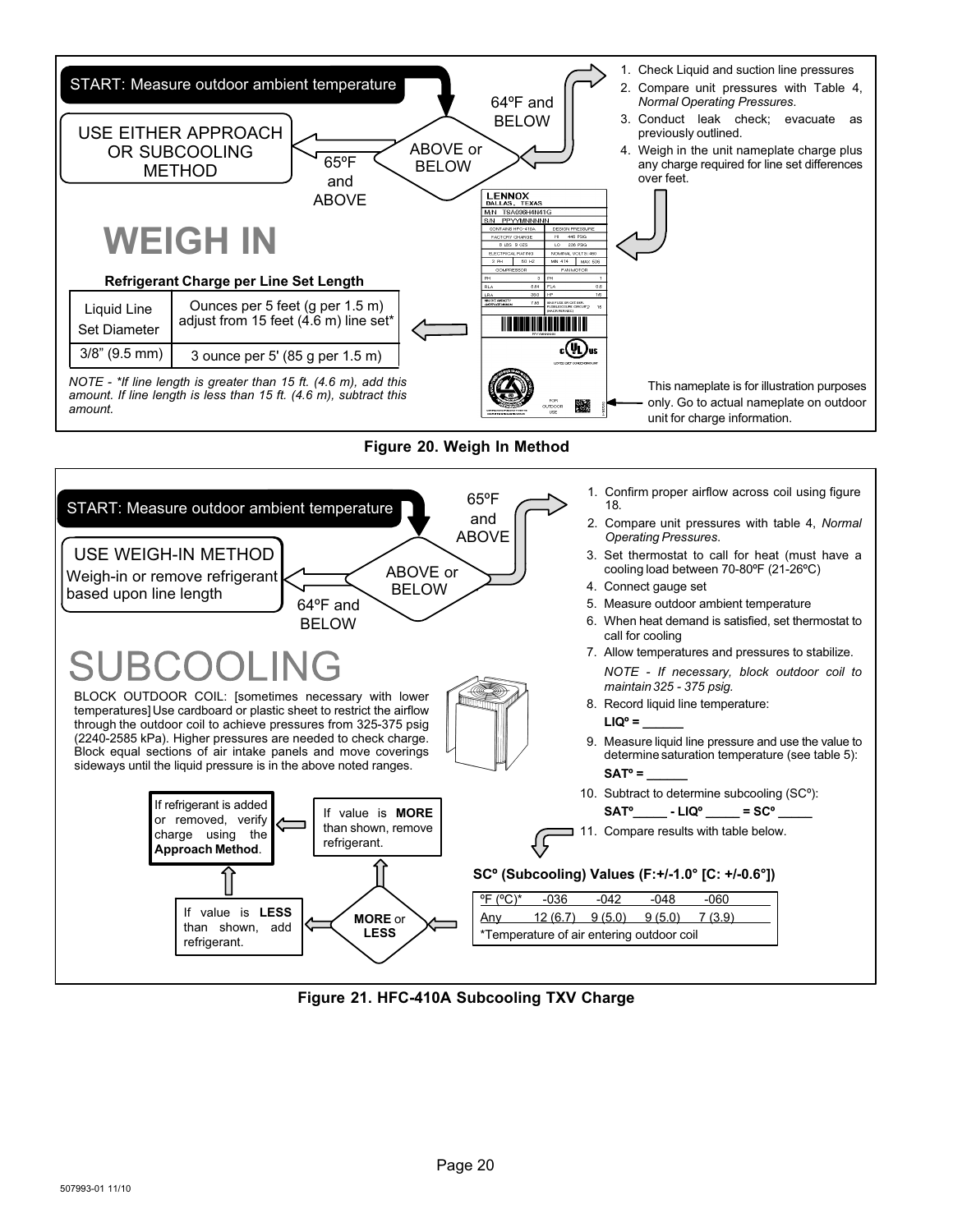<span id="page-20-0"></span>

#### **Figure 22. HFC-410A Approach TXV Charge**

#### **Table 4. HFC-410A Normal Operating Pressures (Liquid +10 and Suction +5 psig)**



Use this table to perform maintenance checks; it is not a procedure for charging the system. Minor variations in these pressures may be due to differences in installations. Significant deviations could mean that the system is not properly charged or that a problem exists with some component in the system.

| TSA*S4                                         | $-036$           | $-042$                  | $-048$           | -060                    |
|------------------------------------------------|------------------|-------------------------|------------------|-------------------------|
| $\mathrm{^{\circ}F}$ ( $\mathrm{^{\circ}C})^*$ | Liquid / Suction | <b>Liquid / Suction</b> | Liquid / Suction | <b>Liquid / Suction</b> |
| <b>Expansion Valve (TXV)</b>                   |                  |                         |                  |                         |
| 65 (18)                                        | 263 / 135        | 238/132                 | 235 / 132        | 241/130                 |
| 70 (21)                                        | 281/138          | 262/133                 | 254 / 132        | 260 / 130               |
| 75 (24)                                        | 302/140          | 280 / 134               | 276 / 134        | 280/132                 |
| 80(27)                                         | 325/142          | 301/136                 | 298 / 134        | 299 / 134               |
| 85 (29)                                        | 349 / 142        | 327 / 137               | 323/135          | 321 / 135               |
| 90(32)                                         | 375/143          | 353 / 138               | 350/137          | 344 / 134               |
| 95(35)                                         | 404 / 144        | 377 / 140               | 377/138          | 371 / 135               |
| 100(38)                                        | 433 / 145        | 404 / 141               | 406 / 140        | 400 / 137               |
| 105(41)                                        | 462 / 147        | 435 / 142               | 430 / 141        | 428 / 139               |
| 110(43)                                        | 494 / 149        | 465 / 143               | 464 / 142        | 458 / 141               |
| 115 (45)                                       | 527 / 150        | 499 / 144               | 495 / 143        | 484 / 142               |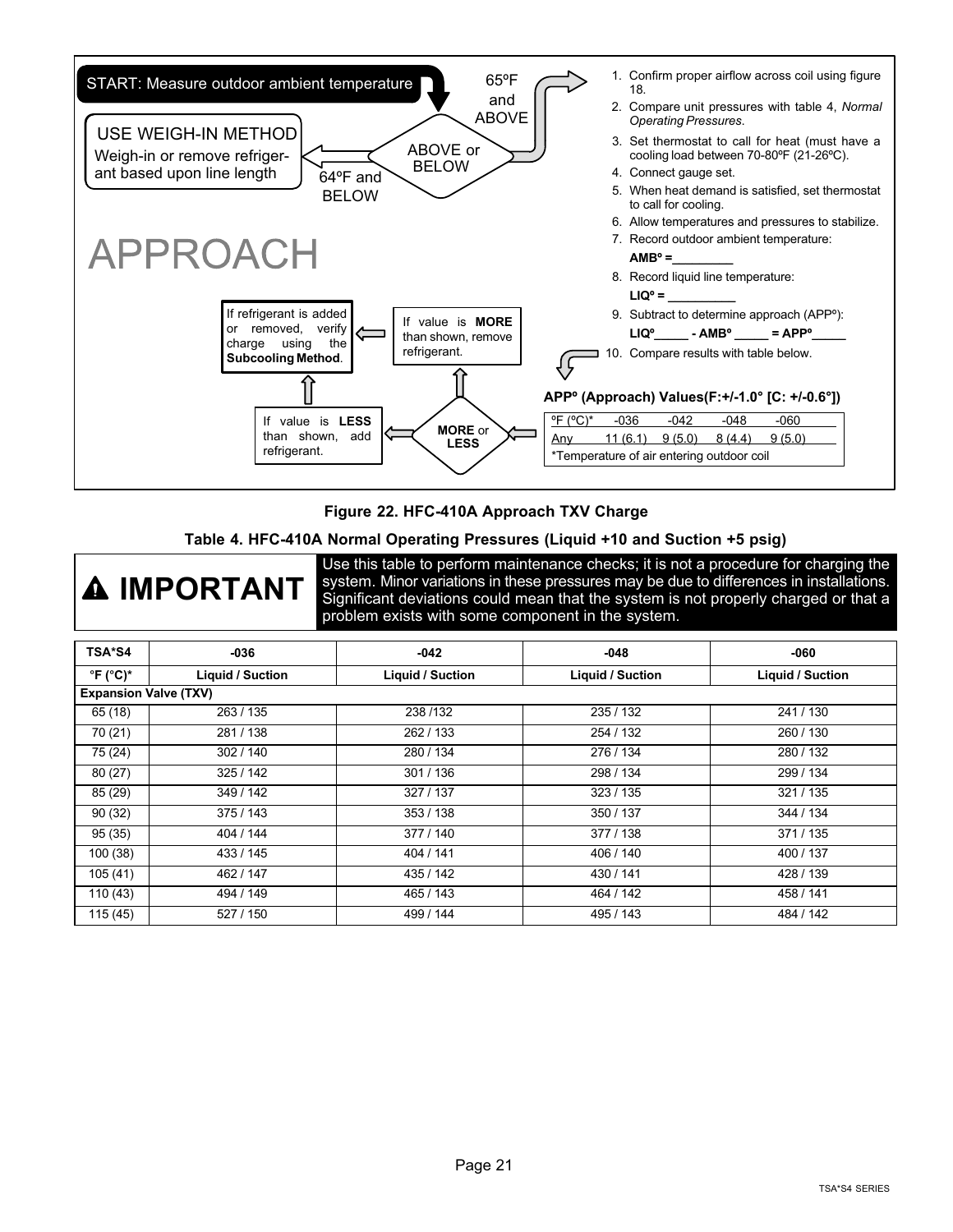**Table 5. HFC-410A Temperature (°F) - Pressure (Psig)**

<span id="page-21-0"></span>

| °F | Psig  | °F | Psig  | °F | Psig  | °F | <b>Psig</b> | °F  | <b>Psig</b> | °F  | <b>Psig</b> | °F  | <b>Psig</b> | °F  | Psig  |
|----|-------|----|-------|----|-------|----|-------------|-----|-------------|-----|-------------|-----|-------------|-----|-------|
| 32 | 100.8 | 48 | 137.1 | 63 | 178.5 | 79 | 231.6       | 94  | 290.8       | 110 | 365.0       | 125 | 445.9       | 141 | 545.6 |
| 33 | 102.9 | 49 | 139.6 | 64 | 181.6 | 80 | 235.3       | 95  | 295.1       | 111 | 370.0       | 126 | 451.8       | 142 | 552.3 |
| 34 | 105.0 | 50 | 142.2 | 65 | 184.3 | 81 | 239.0       | 96  | 299.4       | 112 | 375.1       | 127 | 457.6       | 143 | 559.1 |
| 35 | 107.1 | 51 | 144.8 | 66 | 187.7 | 82 | 242.7       | 97  | 303.8       | 113 | 380.2       | 128 | 463.5       | 144 | 565.9 |
| 36 | 109.2 | 52 | 147.4 | 67 | 190.9 | 83 | 246.5       | 98  | 308.2       | 114 | 385.4       | 129 | 469.5       | 145 | 572.8 |
| 37 | 111.4 | 53 | 150.1 | 68 | 194.1 | 84 | 250.3       | 99  | 312.7       | 115 | 390.7       | 130 | 475.6       | 146 | 579.8 |
| 38 | 113.6 | 54 | 152.8 | 69 | 197.3 | 85 | 254.1       | 100 | 317.2       | 116 | 396.0       | 131 | 481.6       | 147 | 586.8 |
| 39 | 115.8 | 55 | 155.5 | 70 | 200.6 | 86 | 258.0       | 101 | 321.8       | 117 | 401.3       | 132 | 487.8       | 148 | 593.8 |
| 40 | 118.0 | 56 | 158.2 | 71 | 203.9 | 87 | 262.0       | 102 | 326.4       | 118 | 406.7       | 133 | 494.0       | 149 | 601.0 |
| 41 | 120.3 | 57 | 161.0 | 72 | 207.2 | 88 | 266.0       | 103 | 331.0       | 119 | 412.2       | 134 | 500.2       | 150 | 608.1 |
| 42 | 122.6 | 58 | 163.9 | 73 | 210.6 | 89 | 270.0       | 104 | 335.7       | 120 | 417.7       | 135 | 506.5       | 151 | 615.4 |
| 43 | 125.0 | 59 | 166.7 | 74 | 214.0 | 90 | 274.1       | 105 | 340.5       | 121 | 423.2       | 136 | 512.9       | 152 | 622.7 |
| 44 | 127.3 | 60 | 169.6 | 75 | 217.4 | 91 | 278.2       | 106 | 345.3       | 122 | 428.8       | 137 | 519.3       | 153 | 630.1 |
| 45 | 129.7 | 61 | 172.6 | 76 | 220.9 | 92 | 282.3       | 107 | 350.1       | 123 | 434.5       | 138 | 525.8       | 154 | 637.5 |
| 46 | 132.2 | 62 | 175.4 | 77 | 224.4 | 93 | 286.5       | 108 | 355.0       | 124 | 440.2       | 139 | 532.4       | 155 | 645.0 |
| 47 | 134.6 |    |       | 78 | 228.0 |    |             | 109 | 360.0       |     |             | 140 | 539.0       |     |       |

#### **System Operation**

### **IMPORTANT**

Some scroll compressor have internal vacuum protector that will unload scrolls when suction pressure goes below 20 psig. A hissing sound will be heard when the compressor is running unloaded. Protector will reset when low pressure in system is raised above 40 psig. DO NOT REPLACE COMPRESSOR.

#### **HIGH PRESSURE SWITCH (S4)**

TSA\*S4 units are equipped with a high‐pressure switch that is located in the liquid line of the compressor as illustrated in figure [1](#page-1-0) on page 2.

The switch is a Single Pole, Single Throw (SPST), manual-reset switch which is normally closed and removes power from the compressor when discharge pressure rises above factory setting at 590 + 10 psi. The manual-reset button can be identified by a red cap that is press to preform the reset function.





#### **CRANKCASE HEATER (HR1) AND THERMOSTAT SWITCH (S40) — Y VOLTAGE UNITS ONLY**

All models sizes are equipped with a belly band type crankcase heater. HR1 prevents liquid from accumulating in the compressor. On Y voltage units, the HR1 is controlled by a single pole, single throw thermostat switch (S40) located on the liquid line (see figure [1](#page-1-0) for location). On all other units, the heater is on when there is no compressor operation.

#### **Maintenance**

#### **DEALER**

Maintenance and service must be performed by a qualified installer or service agency. At the beginning of each cooling season, the system should be checked as follows:

#### **Outdoor Unit**

- 1. Outdoor unit fan motor is pre-lubricated and sealed. No further lubrication is needed.
- 2. Visually inspect all connecting lines, joints and coils for evidence of oil leaks.
- 3. Check all wiring for loose connections.
- 4. Check for correct voltage at unit (unit operating).
- 5. Check amp draw on outdoor fan motor.

**Motor Nameplate**:\_\_\_\_\_\_\_\_\_ **Actual**:\_\_\_\_\_\_\_\_\_\_.

6. Inspect drain holes in coil compartment base and clean if necessary.

*NOTE ‐ If insufficient cooling occurs, the unit should be gauged and refrigerant charge should be checked.*

#### **Outdoor Coil**

Clean and inspect outdoor coil (may be flushed with a water hose). Ensure power is off before cleaning.

*NOTE — It may be necessary to flush the outdoor coil more frequently if it is exposed to substances which are corrosive or which block airflow across the coil (e.g., pet urine, cottonwood seeds, fertilizers, fluids that may contain high levels of corrosive chemicals such as salts)*

**Sea Coast** — Moist air in ocean locations can carry salt, which is corrosive to most metal. Units that are located near the ocean require frequent inspections and maintenance. These inspections will determine the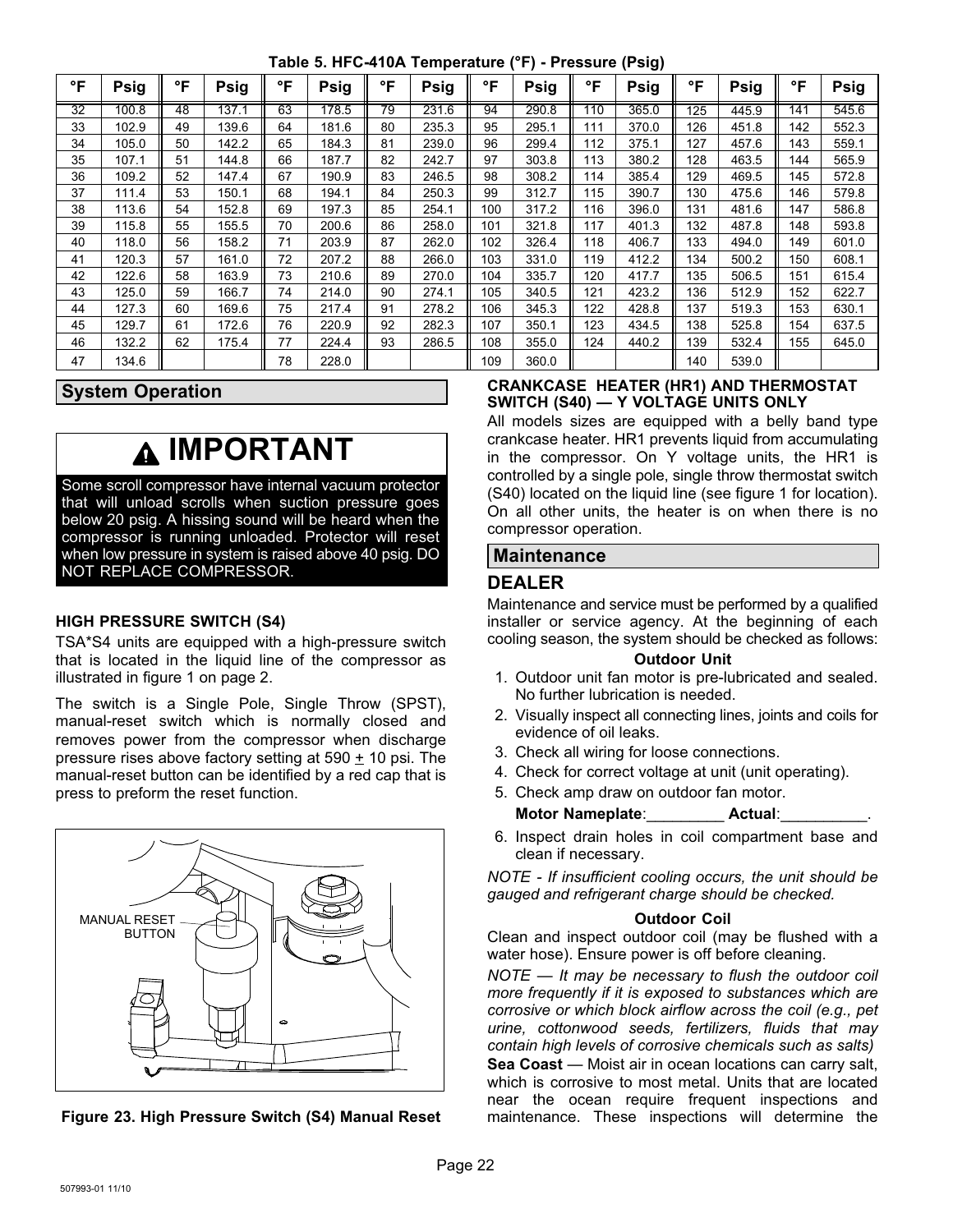necessary need to wash the unit including the outdoor coil. Consult your installing contractor for proper intervals/procedures for your geographic area or service contract.

#### **Indoor Unit**

- 1. Clean or change filters.
- 2. Lennox blower motors are prelubricated and permanently sealed. No more lubrication is needed.
- 3. Adjust blower speed for cooling. Measure the pressure drop over the coil to determine the correct blower CFM. Refer to the unit information service manual for pressure drop tables and procedure.
- 4. *Belt Drive Blowers* Check belt for wear and proper tension.
- 5. Check all wiring for loose connections.
- 6. Check for correct voltage at unit. (blower operating)
- 7. Check amp draw on blower motor.

#### **Indoor Coil**

- 1. Clean coil if necessary.
- 2. Check connecting lines, joints and coil for evidence of oil leaks.
- 3. Check condensate line and clean if necessary.

**Motor Nameplate**:\_\_\_\_\_\_\_\_\_ **Actual**:\_\_\_\_\_\_\_\_\_\_.

#### **HOMEOWNER**

Cleaning of the outdoor unit's coil should be performed by a trained service technician. Contact your dealer and set up a schedule (preferably twice a year, but at least once a year) to inspect and service your outdoor unit. The following maintenance may be performed by the homeowner.

### **IMPORTANT**

Sprinklers and soaker hoses should not be installed where they could cause prolonged exposure to the outdoor unit by treated water. Prolonged exposure of the unit to treated water (i.e., sprinkler systems, soakers, waste water, etc.) will corrode the surface of steel and aluminum parts and diminish performance and longevity of the unit.

#### **Outdoor Coil**

The outdoor unit must be properly maintained to ensure its proper operation.

- Please contact your dealer to schedule proper inspection and maintenance for your equipment.
- Make sure no obstructions restrict airflow to the outdoor unit.
- Grass clippings, leaves, or shrubs crowding the unit can cause the unit to work harder and use more energy.
- Keep shrubbery trimmed away from the unit and periodically check for debris which collects around the unit.

#### **Routine Maintenance**

In order to ensure peak performance, your system must be properly maintained. Clogged filters and blocked airflow prevent your unit from operating at its most efficient level.

- 1. **Air Filter —** Ask your Lennox dealer to show you where your indoor unit's filter is located. It will be either at the indoor unit (installed internal or external to the cabinet) or behind a return air grille in the wall or ceiling. Check the filter monthly and clean or replace it as needed.
- 2. **Disposable Filter —** Disposable filters should be replaced with a filter of the same type and size.

*NOTE — If you are unsure about the filter required for your system, call your Lennox dealer for assistance.*

3. **Reusable Filter —** Many indoor units are equipped with reusable foam filters. Clean foam filters with a mild soap and water solution; rinse thoroughly; allow filter to dry completely before returning it to the unit or grille.

*NOTE — The filter and all access panels must be in place any time the unit is in operation.*

- 4. **Lennox Branded Air Filters** are designed to remove airborne particles from the air passing through the filter.
- 5. **Indoor Unit —** The indoor unit's evaporator coil is equipped with a drain pan to collect condensate formed as your system removes humidity from the inside air. Have your dealer show you the location of the drain line and how to check for obstructions. (This would also apply to an auxiliary drain, if installed.)

#### **Thermostat Operation**

See the thermostat homeowner manual for instructions on how to operate your thermostat.

#### **Preservice Check**

If your system fails to operate, check the following before calling for service:

- Verify room thermostat settings are correct.
- Verify that all electrical disconnect switches are ON.
- Check for any blown fuses or tripped circuit breakers.
- Verify unit access panels are in place.
- Verify air filter is clean.
- If service is needed, locate and write down the unit model number and have it handy before calling.

#### **Accessories**

For update-to-date information, see any of the following publications:

- Lennox TSA\*S4 Engineering Handbook
- Lennox Product Catalog
- Lennox Price Book

#### **Cleaning Outdoor Coil**

- 1. Make sure power is off before cleaning. Clean and inspect outdoor coil. The coil may be flushed with a water hose.
- 2. The outdoor coil is protected by an inner mesh screen and a wire cage (see figure [24](#page-23-0)). If debris has collected between the mesh screen and the coil and cannot be dislodged by spraying unpressurized water from